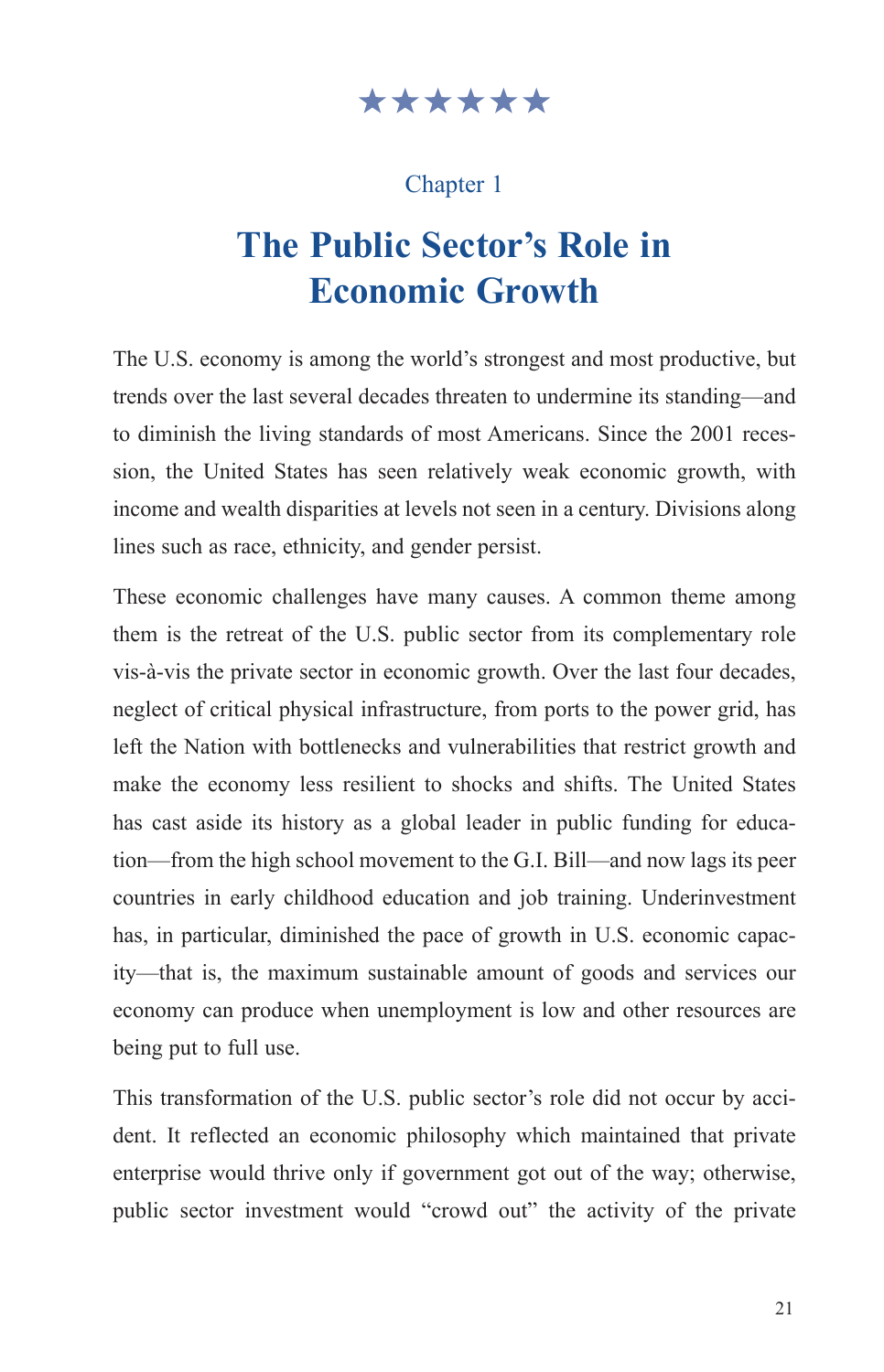sector. Put to the test, these predictions did not deliver. Proponents of this philosophy had ignored some of the economics discipline's most celebrated ideas—ones revealing situations where the private sector cannot and will not substitute for the public sector. As a result, when the public sector stepped back, economic growth diminished and became less evenly shared. The private sector did not lose a rival; it lost a partner.

During the pandemic, infrastructure problems created by underinvestment became crises. The absence of reliable broadband Internet, for example, made remote education a challenge for millions of children and families, setting them back [\(Auxier and Anderson 2020\)](https://www.pewresearch.org/fact-tank/2020/03/16/as-schools-close-due-to-the-coronavirus-some-u-s-students-face-a-digital-homework-gap/). The capacity constraints of U.S. ports and other aspects of freight infrastructure snarled supply chains, harming U.S. manufacturers ([U.S. Department of Transportation 2022b\)](https://www.transportation.gov/briefing-room/transportation-supply-chain-indicators). Yet underinvestment had constrained U.S. economic capacity before the pandemic, and it would have continued to do so if the pandemic had not exposed these vulnerabilities.

When the public sector underinvested in people's health and education, the private sector was left with a weaker foundation on which to build, hire, and invest. When the public sector underinvested in innovation and basic science, the private sector had fewer ideas and technologies that it could apply to products in such industries as clean energy and biomedicine. By building a large, healthy, and highly skilled workforce, and by fueling technological progress, public investments can expand the capacity of the U.S. economy and thereby sustain the long-run advance of the American standard of living.

The payoffs from public investment, however, are rarely immediate. Ideas take time to germinate into industries, as do children to mature into adults. This has two implications. First, the U.S. government must invest today if we are to benefit tomorrow, as the payoffs from investments take time to emerge. And if the government waits until the signs of underinvestment are fully revealed, it will have waited too long. There will be higher costs to replace infrastructure beyond repair, a more tumultuous transition to clean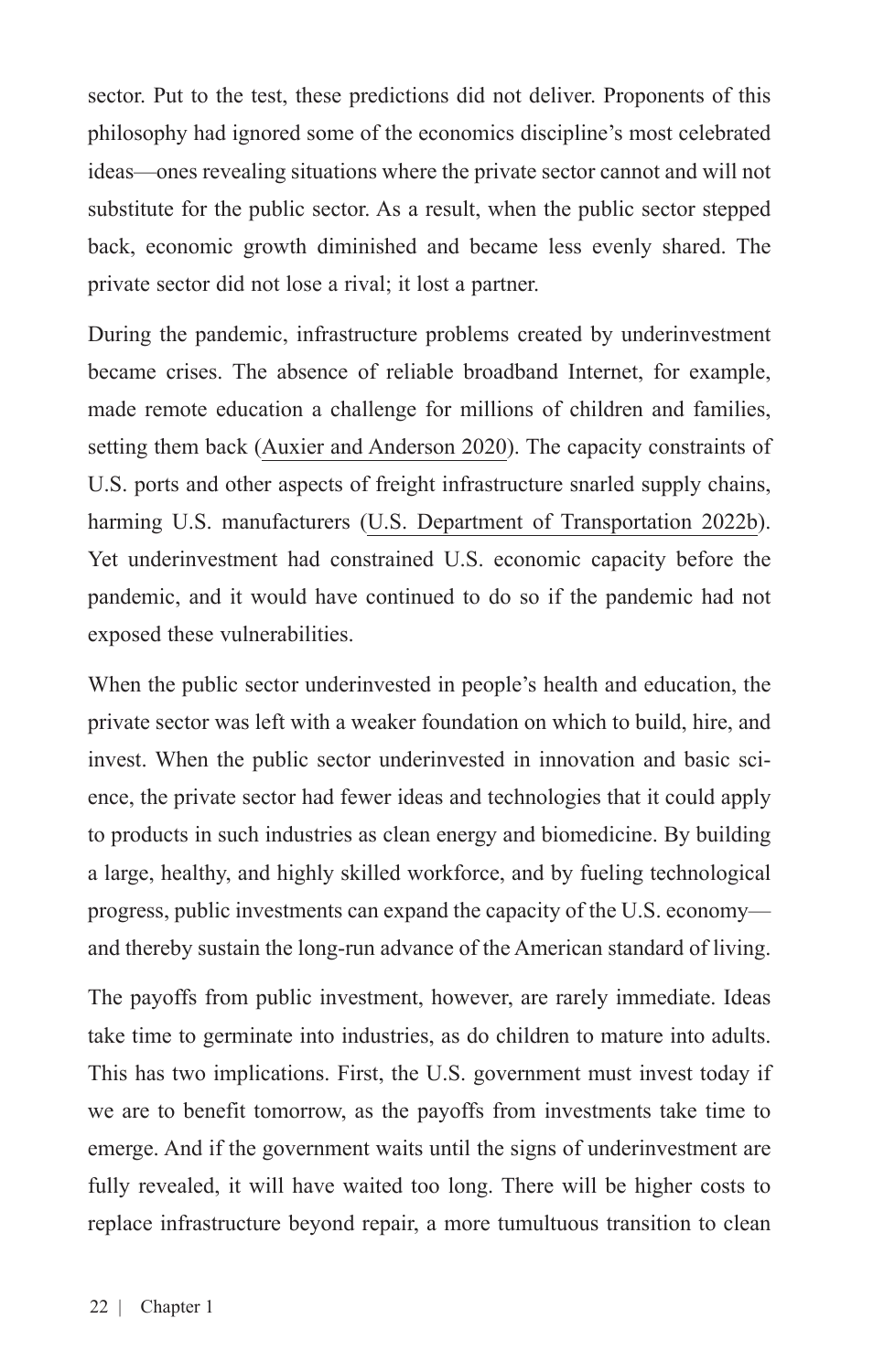energy, and a greater need for public assistance for adults instead of public investment in disadvantaged children. Second, the government's role in increasing the aggregate capacity of our economy can be challenging and requires sustained effort. Building bridges, running research labs, enhancing the power grid, and educating children to become productive adults entail complex, long-term investments. They require patient, capable institutions that plan beyond budget horizons for the design and delivery of public services. When the public sector's role is neglected, these investment aspects of the government's capacity are likely to deteriorate the most.

A core aim of the Biden-Harris Administration's economic policy agenda is to restore the public sector as a partner in long-run growth, with a particular focus on the economy's supply side—from physical infrastructure to the vitality of our workforce. This means, first, fixing what is broken in physical infrastructure. The Bipartisan Infrastructure Law, signed by President Biden in November 2021, makes a historic investment in transportation and utility systems—spending that will address decades of deferred maintenance of the infrastructure that keeps lights on, water clean, and people and goods flowing across the country. This law also upgrades infrastructure in several strategic areas—such as lead abatement, rural broadband, and electric vehicles. Such investments are important to make growth more robust, more widely shared, and more environmentally sustainable.

However, restoring the public sector to its full role in promoting growth involves more than physical infrastructure investment. Long-run economic growth also depends on the growth of productive skills and abilities among workers—what economists call "human capital"—and the pace of technological progress [\(Romer 2019](https://www.mheducation.com/highered/product/advanced-macroeconomics-romer/M9781260185218.html)). These factors together determine the capacity of the U.S. economy. The U.S. government could also do much more to support growth through investments in workers, children, and families. For instance, though early childhood education is typically free or available at very low cost in other developed countries, it remains financially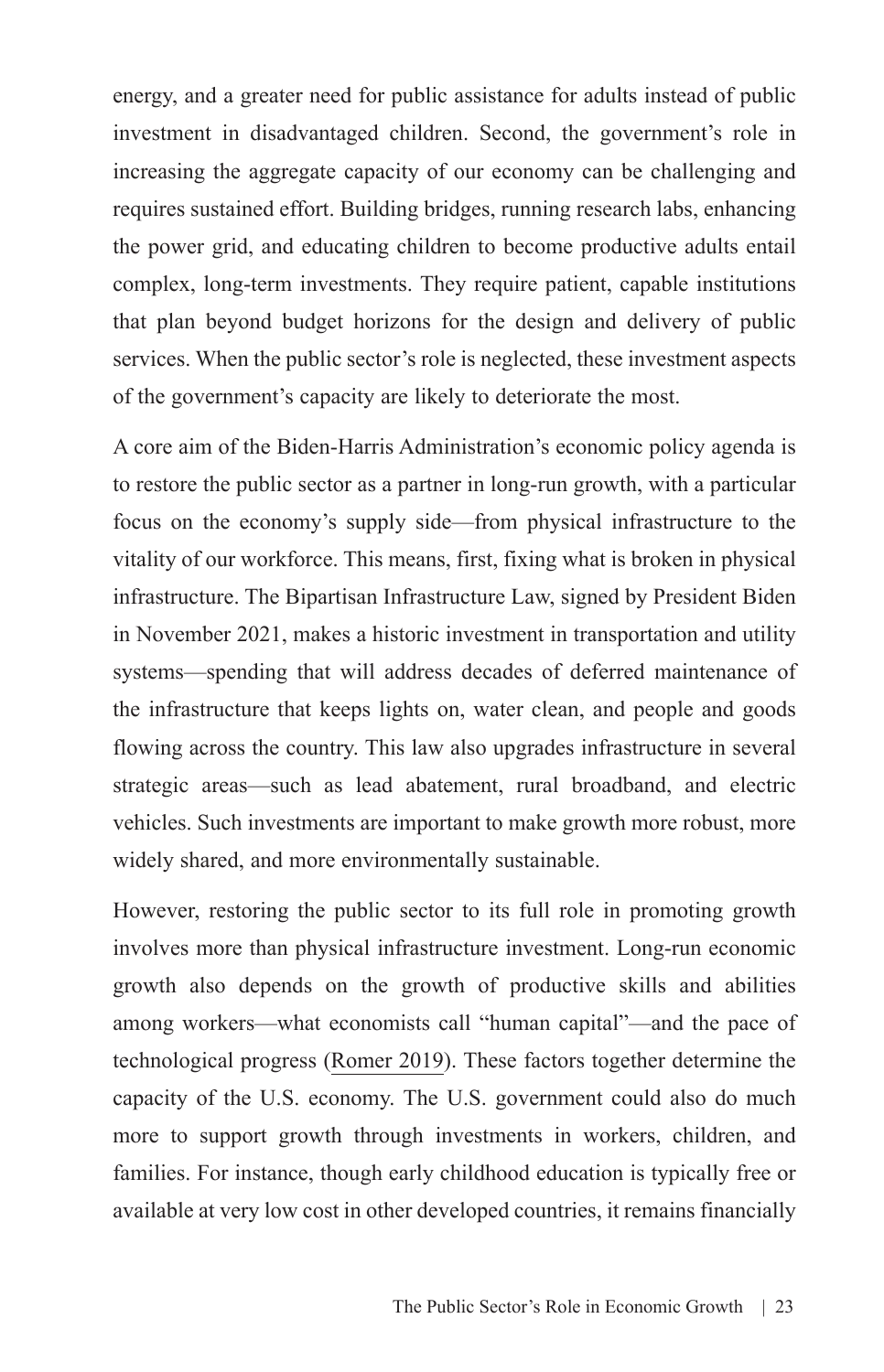burdensome for a large share of American children born into lower-income families [\(Boushey, Barrow, and Rinz 2021](https://www.whitehouse.gov/cea/written-materials/2021/05/28/supporting-labor-supply-in-the-american-jobs-plan-and-the-american-families-plan/)). Investments in early childhood education, like other public investments in human capital, would raise longrun productivity growth as children and students grow up to become workers ([Cascio 2021](https://www.nber.org/papers/w28722)).

The fruits of economic growth must also be shared more broadly. Labor's share of income, once famously stable, has declined to historic lows in the United States, and the distribution of labor income has become more skewed to the top earners since the 1970s ([Congressional Budget Office 2021\)](https://www.cbo.gov/system/files/2021-08/57061-Distribution-Household-Income.pdf). Public investments in physical infrastructure and human capital also help ensure that economic growth is more broadly shared by making sure that people have access to economic opportunities.

Two other ways to make growth more inclusive are tax policy and labor regulation. Some multinational corporations, for example, exploit the absence of effective international tax cooperation to shift where they report income and assets to tax havens, where tax rates are low and malleable. Establishing international standards and minimums can stop the global race to the bottom in corporate taxation, so that highly profitable companies pay for their fair share of the public investments and services they use. Stronger labor standards—such as a higher minimum wage, effective enforcement of wage-and-hour and occupational-safety regulations, and protections for workers' right to organize—will also help to boost workers' wages and working conditions.

The Administration's agenda could start to rebuild our economic capacity. According to an estimate by Moody's Analytics, passing additional legislation based on the President's policies, along with the Bipartisan Infrastructure Law and the American Rescue Plan, would lead to an economy that is about 1.5 percent larger in 2031 than it would have been without any of this legislation [\(Zandi and Yaros 2021](https://www.moodysanalytics.com/-/media/article/2021/macroeconomic-consequences-of-the-infrastructure-investment-and-jobs-act-and-build-back-better-framework.pdf)). Economic projections from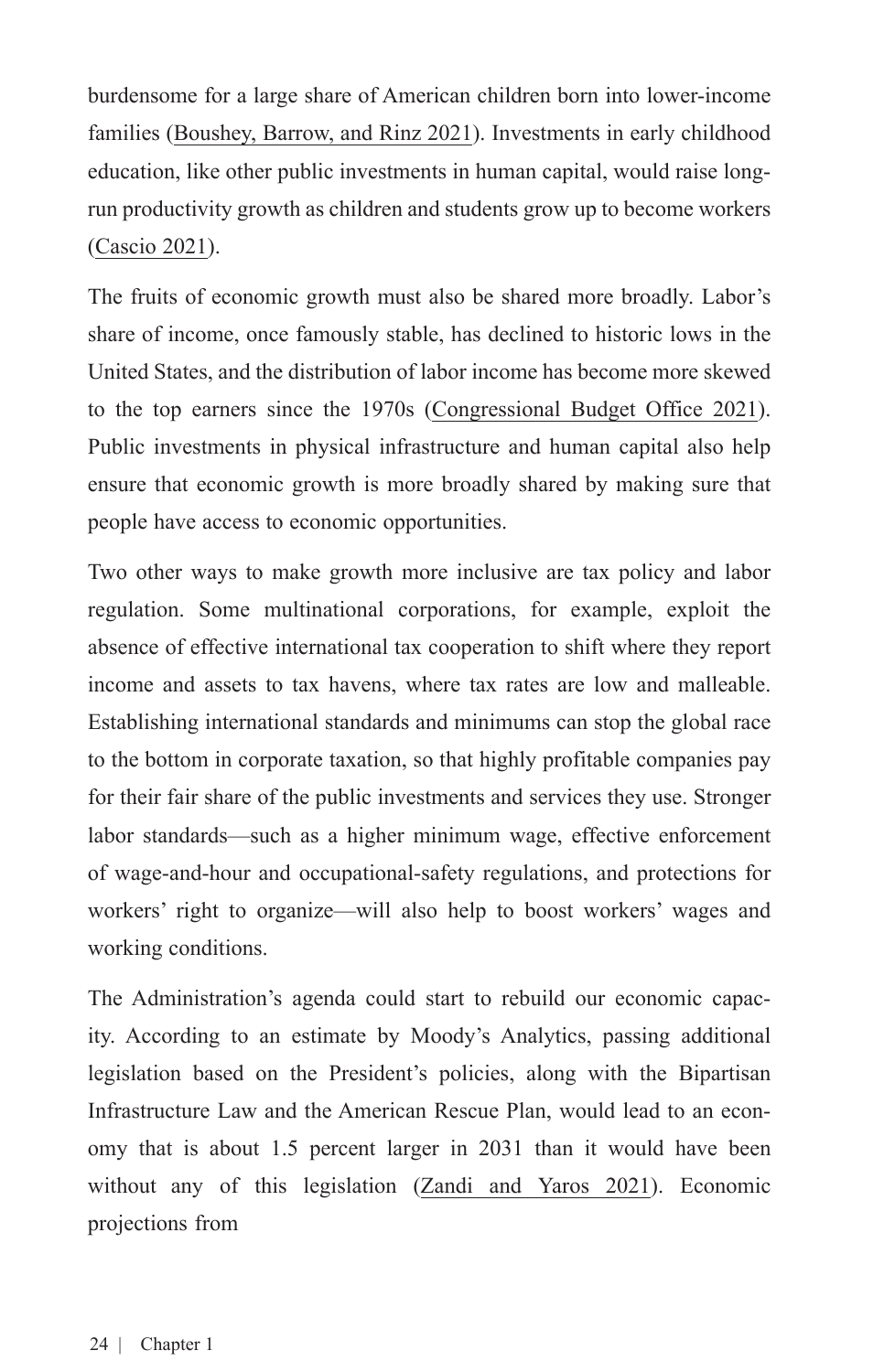the Administration's Fiscal Year 2023 Budget find that passing it would raise the long-run annual growth rate by about 0.4 percentage point.

This introductory chapter explains why a strong and effective public sector is not only smart economics but also critical to putting the United States back on the path of robust, inclusive economic growth. It begins with a brief portrait of the U.S. economy before the COVID-19 pandemic—which, due in part to a depleted public sector, struggled with disappointing growth in its productive capacity. Each section then considers one of three complementary roles of the public sector: (1) ensuring macroeconomic stability; (2) addressing areas where the private sector fails to deliver (market failures); and (3) reducing inequality. It first explains, on a conceptual level, why government has a role to play in each of these areas. Next, it describes how the U.S. government performed in this role during the pandemic. Finally, it discusses what role for government remains unfinished.

## **Before the Pandemic**

How strong was the economy in the immediate years heading into the COVID-19 pandemic? By some measures of economic performance, it was stronger than it had been in many years. Unemployment was low, and stock and home prices were soaring. Yet that sunny account of the late 2010s ignores other weaknesses in the economic data, especially the warning signs coming from measures that serve as economists' best proxies for long-run growth in U.S. economic capacity.

Among these warning signs: U.S. labor force participation rates have dropped to some of the lowest in the developed world. Whereas in 1985, a larger share of prime-age American women participated in the labor force than their counterparts in Australia, Canada, the European Union, Japan, or the United Kingdom, U.S. female labor force participation has since been surpassed by all these countries or entities (figure 1-1).

The decline in labor force participation among men is similarly staggering. In 1960, work among men age 25 to 54 years was nearly universal, with just 3 in 100 such men not working or looking for work ([Krueger](https://www.brookings.edu/bpea-articles/where-have-all-the-workers-gone-an-inquiry-into-the-decline-of-the-u-s-labor-force-participation-rate/) [2017\)](https://www.brookings.edu/bpea-articles/where-have-all-the-workers-gone-an-inquiry-into-the-decline-of-the-u-s-labor-force-participation-rate/). But, by 2019, nonparticipation among men of such ages had tripled, with more than 1 in 10 out of the labor force (figure 1-2). While this decline might have reflected changes in the gender division of household responsibilities, much of it appears unrelated to such shifts [\(White House 2016](https://obamawhitehouse.archives.gov/sites/default/files/page/files/20160620_cea_primeage_male_lfp.pdf)).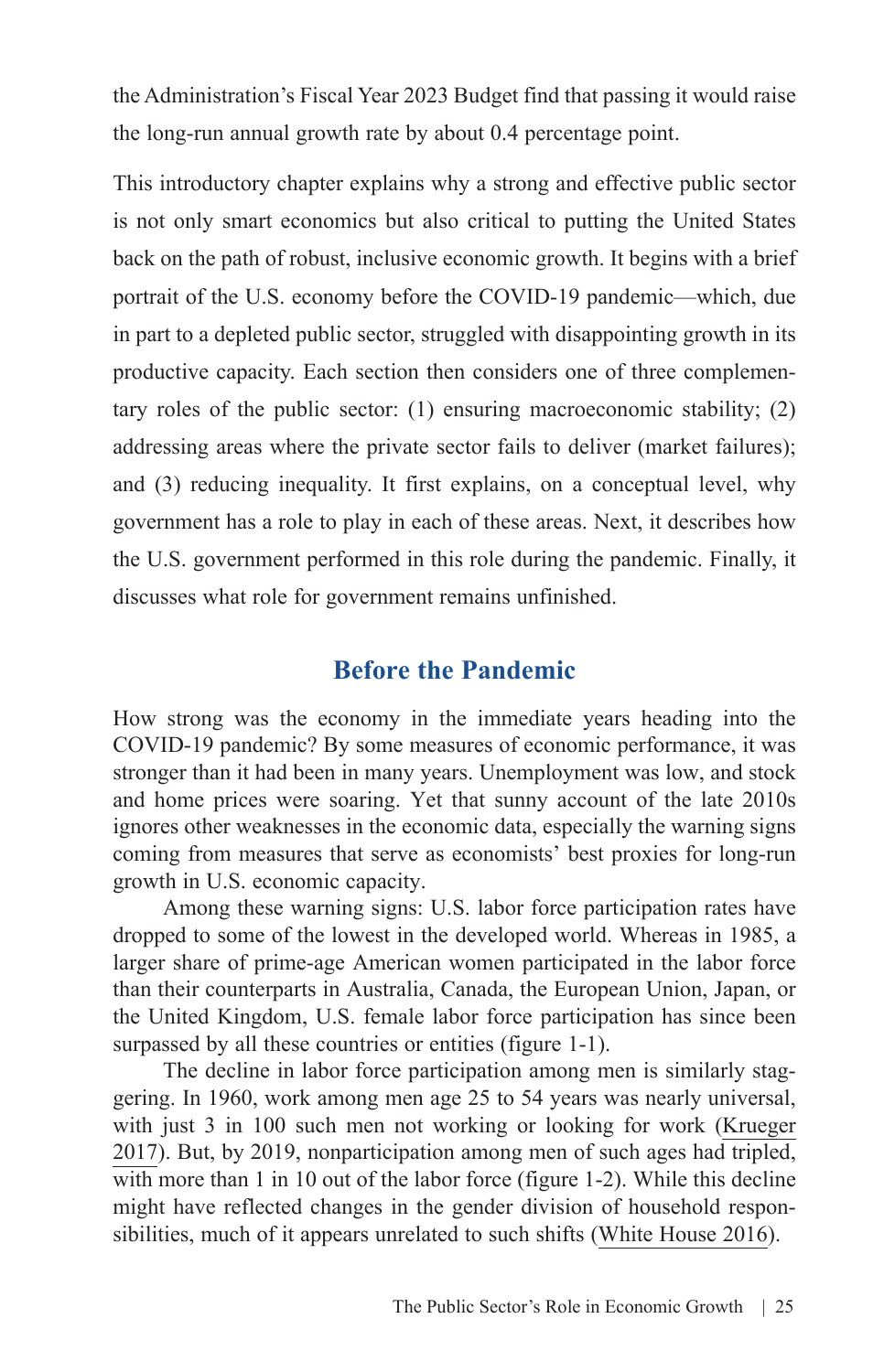

**Figure 1-1. Women's Labor Force Participation Rate, 25 to 54 Years**



**Figure 1-2. Men's Labor Force Participation Rate, 25 to 54 Years**

The weakness in both male and female rates of labor force participation has directly diminished the growth of the U.S. economy's productive capacity. With a smaller labor force, U.S. firms can hire fewer workers domestically and thus can produce less in the United States than they would if participation rates were higher.

The slow growth rates of output and productivity provide another grim perspective on U.S. economic performance before the pandemic. Comparing all U.S. economic expansions from start to end since 1950, there is none with a weaker average growth rate than the recovery from the Great Recession. Compared with the average for these expansions, growth in both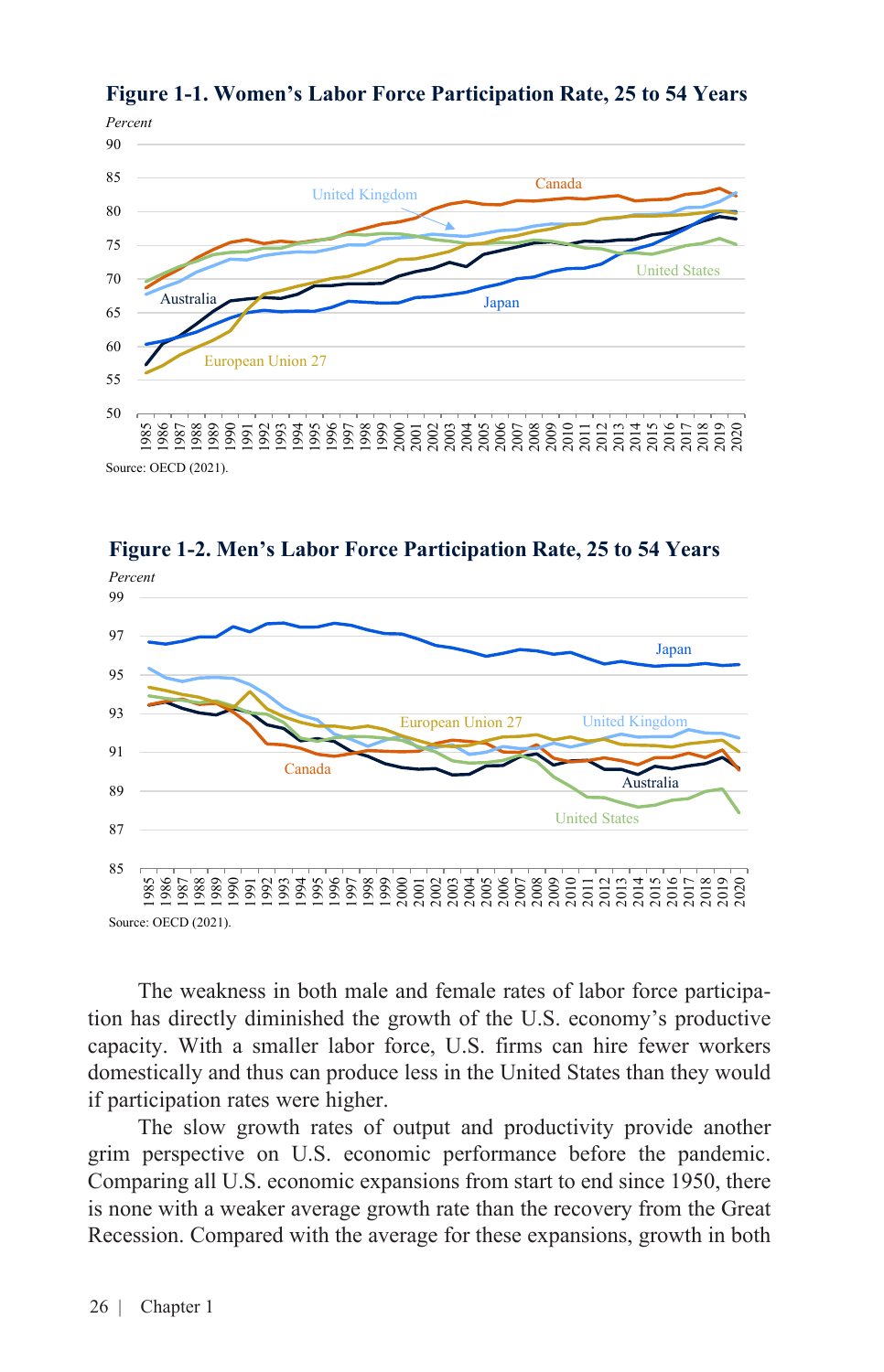

#### **Figure 1-3. Growth Rates in Economic Expansions**

real output per capita and productivity (real output per hour) during the prepandemic expansion was less than half as fast (figure 1-3). Productivity growth provides an especially clear view on the slowdown in U.S. capacity growth, given that it adjusts for cyclical changes in unemployment and resource utilization.

Economic growth has not only slowed; it has also become less broadly shared. From the end of World War II until the late 1970s, real incomes roughly doubled for families in the bottom fifth of the income distribution as well as families in the top 5 percent. Yet after the 1970s, the gains from growth became far more concentrated at the top. Since 1973, the real median income of households in the bottom fifth of the distribution has risen by less than 15 percent, compared with growth of more than 100 percent for families in the top 5 percent (figure 1-4). Furthermore, other data from the U.S. Federal Reserve and the World Inequality Database show that the share of net wealth held by the top 1 percent of households is at or near record highs ([Federal Reserve 2021;](https://www.federalreserve.gov/releases/z1/dataviz/dfa/distribute/chart/) [World Inequality Database 2021\)](http://wid.world/).

Signs of economic underperformance also appear in an array of other indicators. Over the last few decades, U.S. life expectancy at birth has slowly fallen behind that in other high-income countries [\(OECD 2021\)](https://data.oecd.org/healthstat/life-expectancy-at-birth.htm). It is now the lowest in the Group of Seven, with little net increase over the last decade. Furthermore, inequality and underinvestment in health are linked to infant mortality [\(Chen, Oster, and Williams 2016](https://www.aeaweb.org/articles?id=10.1257/pol.20140224)), which has also remained higher in the United States than in its peer countries since the 1980s (figure 1-5). Maternal mortality rates are also higher in the United States than in any other developed country [\(Declercq and Zephyrin 2020](http://www.commonwealthfund.org/publications/issue-brief-report/2020/dec/maternal-mortality-united-states-primer)). Many analysts have also blamed economic stagnation for a surge in so-called deaths of despair related to alcohol, drugs, and suicide ([Case and Deaton 2020\)](https://press.princeton.edu/books/hardcover/9780691190785/deaths-of-despair-and-the-future-of-capitalism).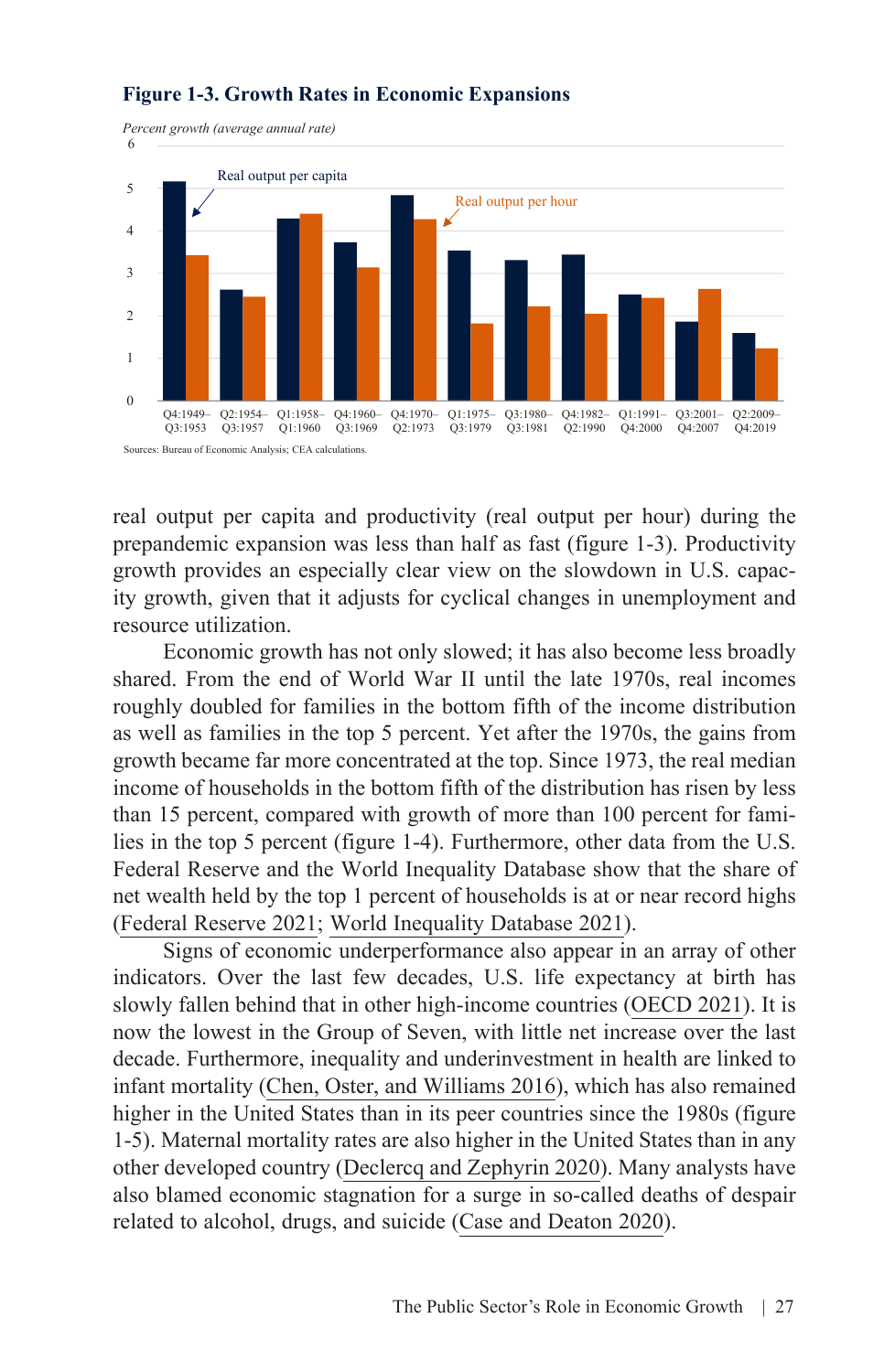

## **Figure 1-4. Growth in Average Family Income, by Income Group**

To account for simmering discontent beneath a seemingly booming economy requires a more nuanced picture of the Nation's economic health. The prepandemic economy was indeed at or approaching full employment for the first time in 20 years. But while the U.S. economy benefited from cyclical gains, the structural foundations for long-run inclusive growth were not being maintained. Accommodative macroeconomic policy could not substitute for everything else that the public sector should do as a partner of private enterprise.

What is needed now is an effective partnership between the public and private sectors. The very existence of private business relies on functions that only the public sector can provide, ranging from an institutional legal framework to national security to reliable infrastructure. However, these basic government functions do not exhaust the complementary roles of the public sector in promoting economic growth through greater productive capacity, and in ensuring that well-being flourishes alongside growth.

These functions are, in some ways, troublingly easy to neglect: The damages wrought by underinvestment accumulate slowly, and the task of public investment is inherently more demanding than a tax cut. But when these functions are neglected, government becomes less capable and less responsive to economic change. At the onset of the COVID-19 pandemic, for example, the lack of administrative infrastructure to channel support to businesses meant that the Paycheck Protection Program was far costlier and less well-targeted toward businesses most in need of rescue than similar programs in other high-income countries [\(Autor et al. 2022](https://www.nber.org/papers/w29669)). The bill for public sector underinvestment eventually comes due in the form of less effective government.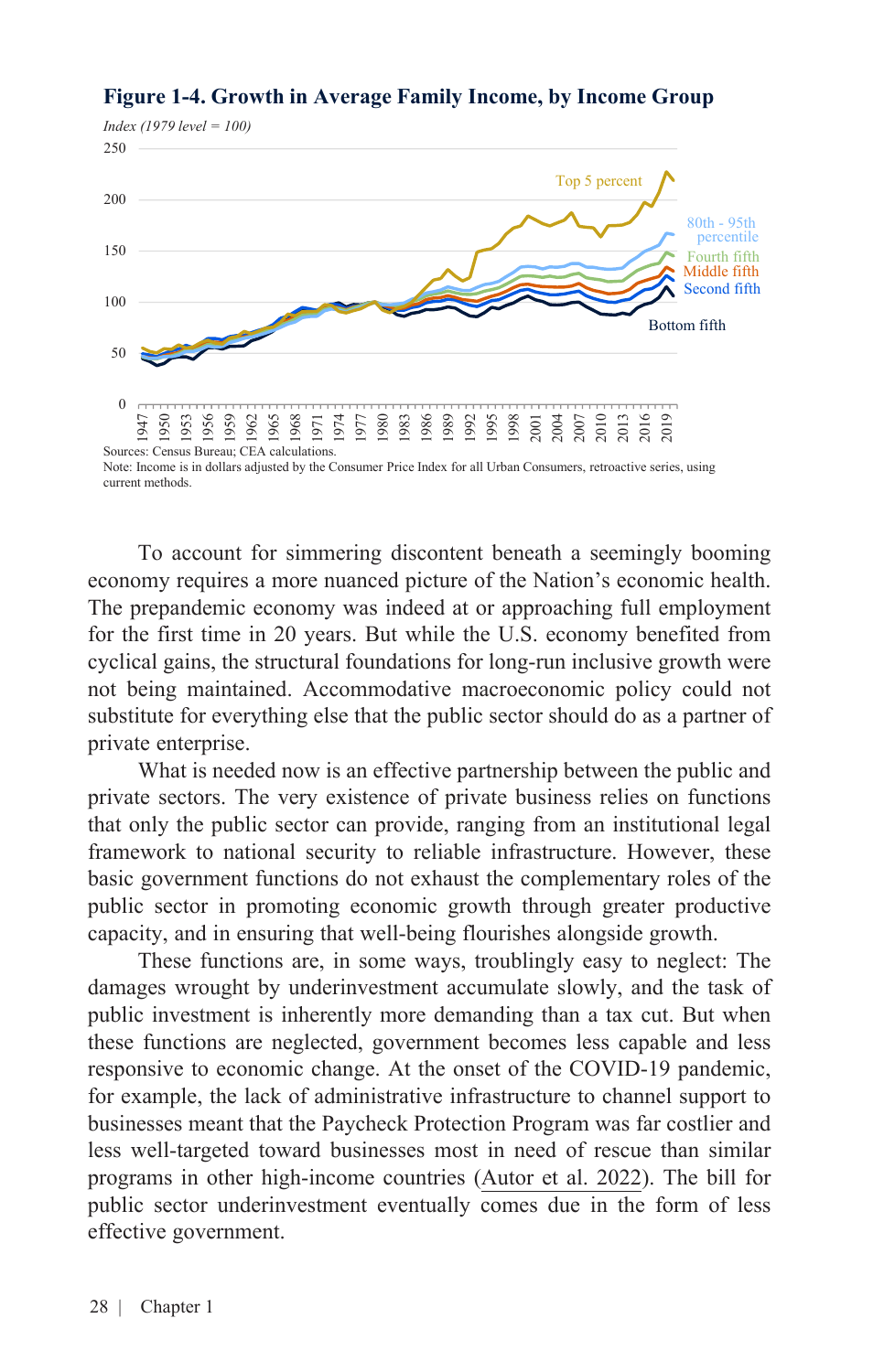#### **Figure 1-5. Infant Mortality**



### **Ensuring Macroeconomic Stability**

Although the COVID-19 pandemic has been the worst global outbreak of disease since the influenza pandemic of 1918, societies are also often hit by other aggregate shocks, including recessions and swings in prices of critical commodities such as oil and staple foods. These shocks are economy-wide, sudden, and—especially in the case of epidemics—at once rare, costly, and hard to forecast. As such, they may be difficult or impractical for individuals themselves to prepare for.

An important function of government is to help insure society against such risks. For example, countercyclical monetary and fiscal policies are essential for boosting demand, output, and employment in depressed economies. Moreover, there are reasons to think that appropriate countercyclical policies raise living standards on average, instead of purely stabilizing the economy around its long-run growth path. When capacity is already being underused, as in a recession, the private sector faces weaker incentives to invest in more capacity, potentially limiting longer-run growth ([DeLong](https://www.brookings.edu/wp-content/uploads/2012/03/2012a_delong.pdf) [and Summers 2012](https://www.brookings.edu/wp-content/uploads/2012/03/2012a_delong.pdf)). Even if these so-called hysteresis effects are weak or absent, countercyclical policies may be able to raise the long-run level of output by reducing the amount of time spent below the economy's capacity level, as in Milton Friedman's famous "plucking" model of business cycles ([Dupraz, Nakamura, and Steinsson 2021](https://www.nber.org/papers/w26351); [Friedman et al. 1964](https://www.nber.org/books-and-chapters/national-bureau-enters-its-forty-fifth-year/reports-selected-bureau-programs)).

#### *Macroeconomic Stabilization during the Pandemic*

At the onset of the pandemic, the loss of jobs and income threatened hardship for millions of families and bankruptcies for small businesses.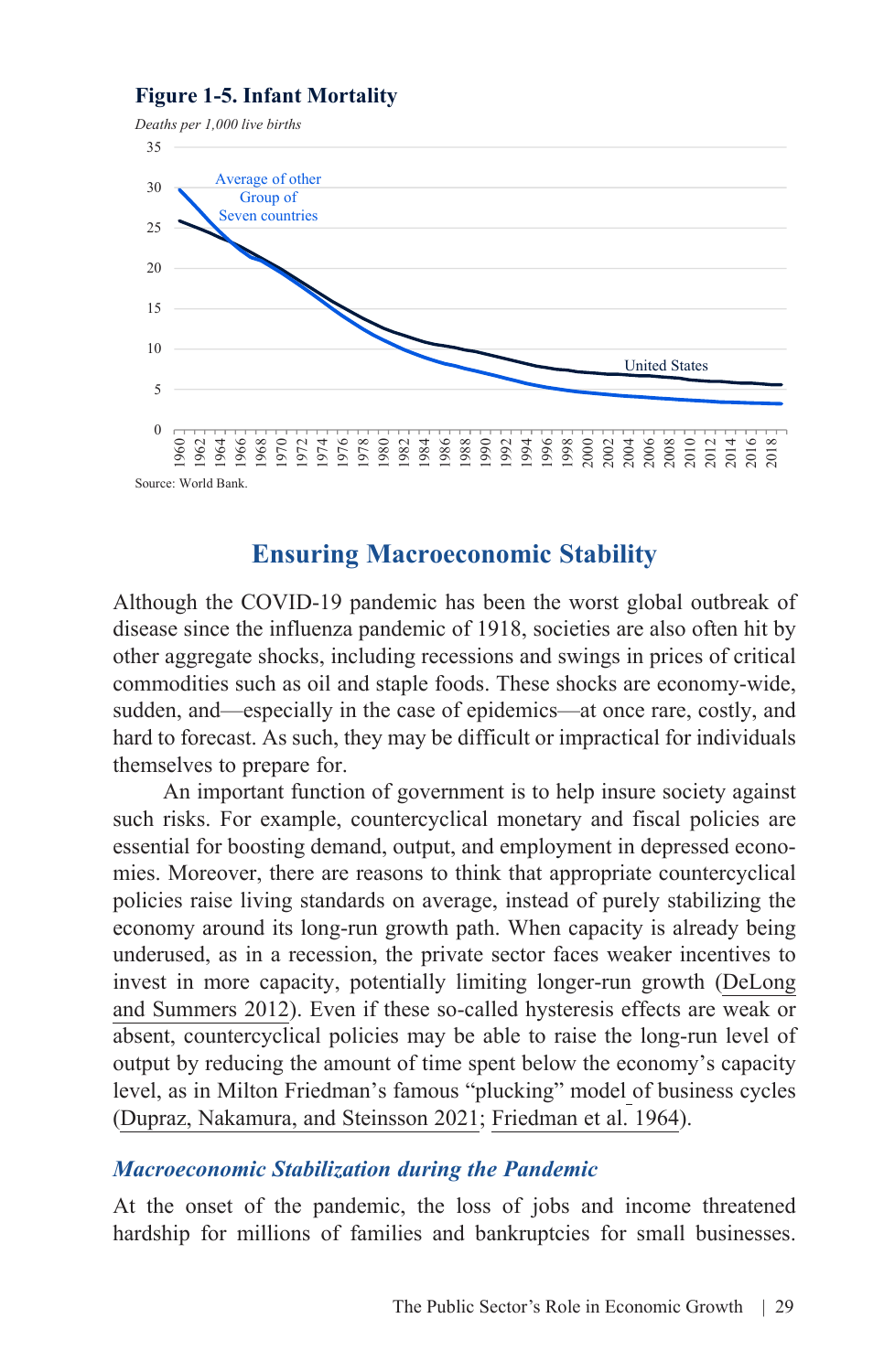A massive public policy response likely prevented the pandemic's public health crisis from creating a prolonged and spiraling economic one.

The government provided the equivalent of an economy-wide insurance policy against the pandemic—with expanded unemployment insurance, support for temporarily shuttered businesses, aid to State and local governments, and Economic Impact Payments (EIPs, which were often referred to as "stimulus checks"). This response, as former Council of Economic Advisers Chair Christina Romer argued in a recent paper with David Romer, can be thought of as roughly enacting the "pandemic insurance" policy that families and businesses would have wanted to buy themselves, if such insurance had existed [\(Romer and Romer 2021\)](https://www.nber.org/papers/w29419).

Although there has been a larger public focus on discretionary fiscal policies like EIPs, much of what the government "did" to prevent a catastrophic pandemic-induced economic crisis happened without Congress or the executive branch taking any affirmative action, through a set of policies known as "automatic stabilizers." For instance, when workers are laid off, they can file for unemployment benefits and can typically collect up to 26 weeks of assistance as they search for work. Such spending eases those workers' hardships and, when many workers lose their jobs at once (as in a recession), has a macroeconomic impact of preventing a cascading decline in income and spending [\(Kekre 2021\)](https://www.nber.org/papers/w29505). In crises, a program called Extended Benefits automatically adds weeks in certain states when the unemployment rate reaches certain metrics. As discussed in box 1-1, Congress did take important actions to make unemployment insurance (UI) more generous and more widely available during the pandemic, reflecting weaknesses in the current system, but some of the UI system would have been triggered without Congressional action. For instance, almost 25 percent of the increase in UI payments in 2020 relative to 2019 was due to "normal" UI programs (regular benefits and extended benefits). Though this increase may not have been enough to support workers during the pandemic, or even amid a normal recession, it does speak to the importance of ensuring that future policy includes robust "automatic stabilizers."

Monetary policies adopted by the U.S. Federal Reserve System also play a crucial role in macroeconomic stabilization. As reviewed in a recent paper by former Fed Vice Chair Richard Clarida and coauthors Burcu Duygan-Bump and Chiara Scotti [\(2021\)](https://www.federalreserve.gov/econres/feds/files/2021035pap.pdf), the Fed's efforts to halt and reverse the economic crisis sparked by the pandemic took several forms. First, the Fed implemented its conventional policy toolkit with unprecedented speed. It cut its benchmark nominal interest rate to zero, provided forward guidance that its zero-rate policy would remain until "the economy has weathered recent events and is on track to achieve its maximum employment and price stability goals," and announced \$700 billion in asset purchases of U.S. Treasuries and mortgage-backed securities.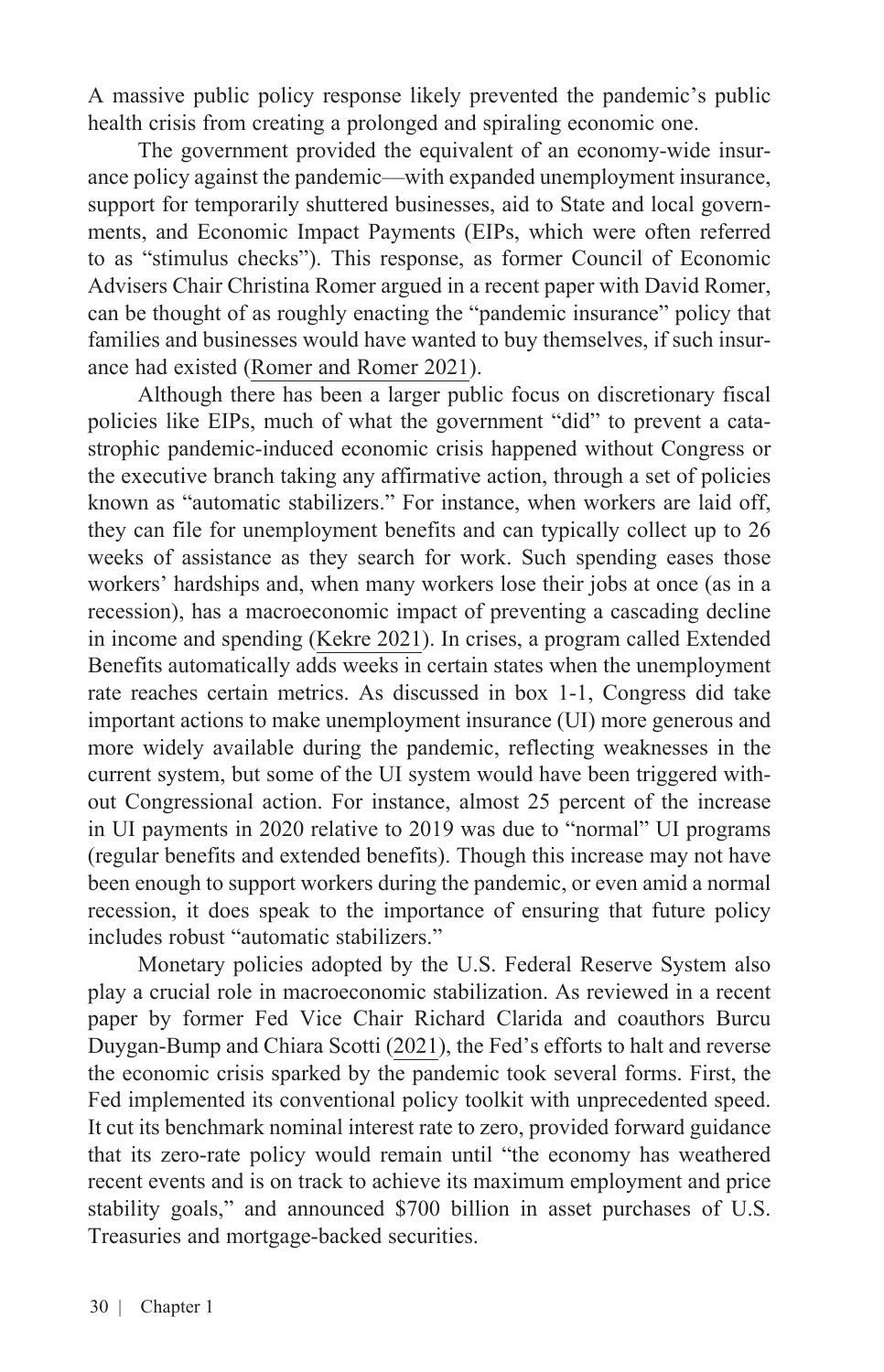#### **Box 1-1. Unemployment Insurance during the Pandemic**

Unemployment insurance (UI) is an important component of the U.S. safety net, providing workers with income amid job loss that is out of their control. With UI, workers can continue to receive a portion of their wages and support their families as they search for new jobs. UI is also an automatic stabilizer [\(Kekre 2021](https://www.nber.org/papers/w29505)). When the economy suffers a downturn, increased UI payments lift the economy, preventing a spiraling descent in consumption and output. Indeed, during the Great Recession in 2008, UI kept millions of Americans out of poverty while also saving millions of jobs ([West et al. 2016](https://www.americanprogress.org/article/strengthening-unemployment-protections-in-america/)).

However, the COVID-19 pandemic, and the unprecedented job loss it precipitated, put the UI system to the test and exposed underlying weaknesses. The current UI system is fragmented—jointly funded by the Federal government and States, but primarily administered by States, which, within broad standards, set their own eligibility criteria, benefit levels, and benefit durations. And as the nature of work has evolved even before the pandemic began, UI has not kept up. For instance, workers who are self-employed, including independent contractors, are ineligible for UI. As the labor force has changed and grown tremendously in the past few decades, the UI taxable wage base has not grown with it ([Vroman and Woodbury 2014](https://www.journals.uchicago.edu/doi/abs/10.17310/ntj.2014.1.08)).

Expansions of UI enacted during the pandemic allowed the system to provide appropriate relief during a widespread national crisis, while strengthening the system's ability to support workers and stabilize the economy. The Federal Pandemic Unemployment Compensation and Pandemic Emergency Unemployment Compensation programs set nationwide standards in benefit amounts and durations that accounted for the unprecedented labor market challenges the pandemic posed. Meanwhile, at its peak, the Pandemic Unemployment Assistance program made benefits available to nearly 15 million workers ineligible for traditional UI ([Bivens and Banerjee 2021\)](https://www.epi.org/publication/how-to-boost-unemployment-insurance-as-a-macroeconomic-stabilizer-lessons-from-the-2020-pandemic-programs/).

The pandemic also highlighted a need for investment in UI systems and broader UI policy reforms ([Bivens et al. 2021](https://www.epi.org/publication/unemployment-insurance-reform/)). In the summer of 2021, roughly 40 percent of workers receiving their first UI payment reported having to wait at least 3 weeks for it [\(U.S. Department of Labor](https://oui.doleta.gov/unemploy/btq.asp) [2022](https://oui.doleta.gov/unemploy/btq.asp)). Delay times in application processing and distribution of safety net polices can put financially vulnerable families in an even more precarious situation. Future economic downturns may require again extending UI benefits to currently excluded workers, suggesting a role for reforms that would incorporate them.

In the subsequent weeks and months, the Fed established additional programs to safeguard liquidity in financial markets and to encourage banks to lend to small businesses and municipal governments, many of which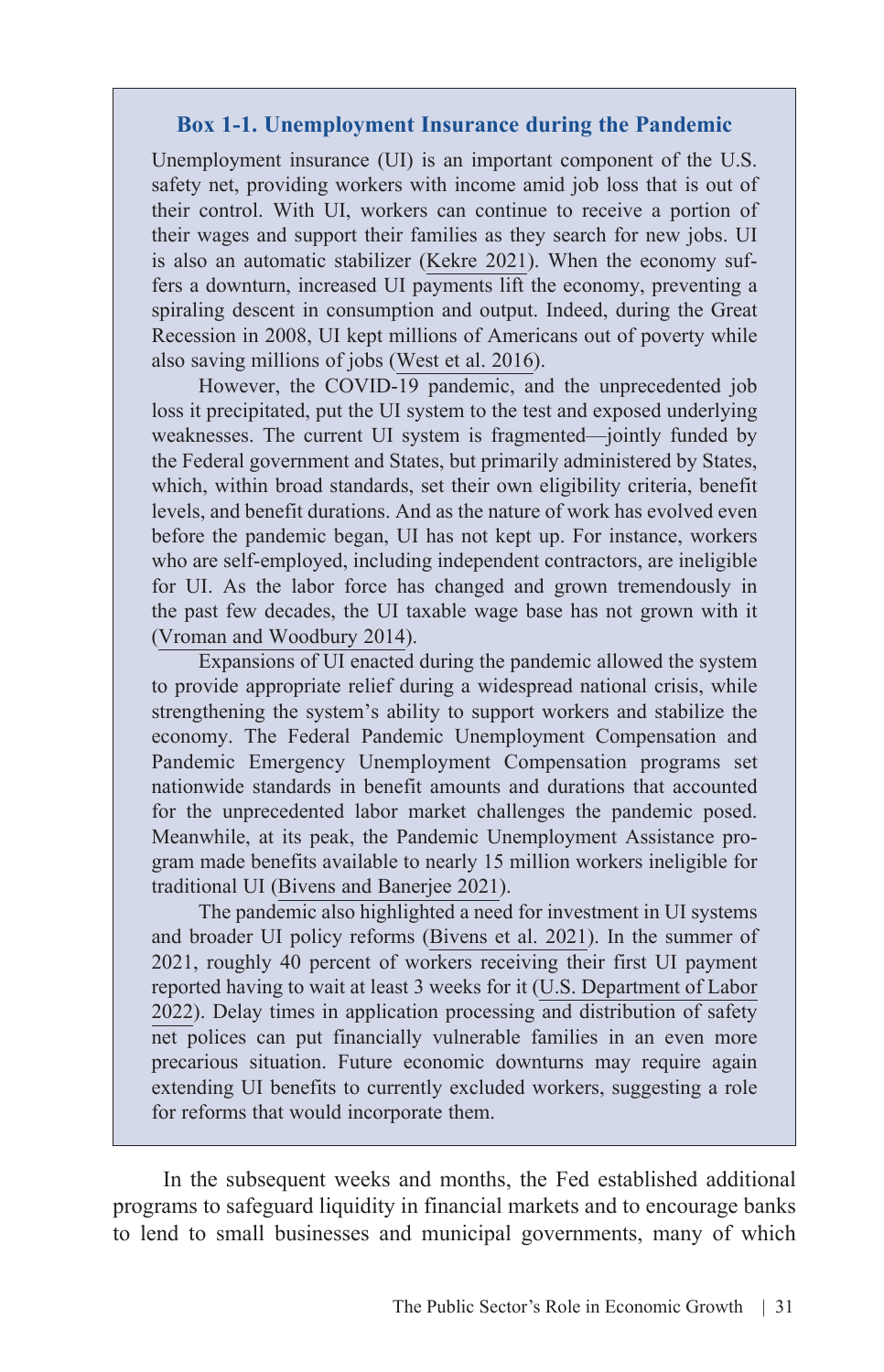found themselves unable to borrow just when they most needed credit to survive. Finally, the Fed worked with banks to complete two rounds of stress tests focused on understanding the impact of the pandemic on banks' capital positions, creating transparency that, as in the 2008 financial crisis, had the goal of raising investor confidence about the readiness of U.S. financial institutions to weather the crisis [\(Morgan, Peristiani, and Savino 2014](https://onlinelibrary.wiley.com/doi/abs/10.1111/jmcb.12146)).

These policy actions helped to prevent not only another Great Depression but also another Great Recession. That is, through a response that was responsive to the scale and nature of the pandemic-induced crisis, the Fed's actions helped to avert an even larger economic catastrophe and to fuel a postcrisis recovery that to date has been far stronger than after the 2008 financial crisis.

The greatest challenges in years to come may arise with little warning. Just as the government buttressed the macroeconomy during the pandemic, so too must it be able to guide the economy through unanticipated shocks in the future. Social insurance programs that protect workers, families, and businesses from severe hardship play a central role in macroeconomic stabilization [\(McKay and Reis 2016](https://onlinelibrary.wiley.com/doi/abs/10.3982/ECTA11574)). Unemployment insurance and the Supplemental Nutrition Assistance Program (SNAP) proved to be powerful countercyclical policy levers, shoring up household resources throughout the unforeseen demands of the pandemic ([Rouse and Restrepo 2021](https://www.whitehouse.gov/cea/written-materials/2021/07/01/federal-income-support-helps-boost-food-security-rates/)). In the face of historic spikes in joblessness and hunger, some government aid was automatically assured. Recent updates to the Thrifty Food Plan will crucially reinforce the stabilizing power of SNAP in future recessions [\(Bauer 2021\)](https://www.brookings.edu/blog/up-front/2021/08/19/a-healthy-reform-to-the-supplemental-nutrition-assistance-program-updating-the-thrifty-food-plan/).

## **Addressing Market Failures**

Although the private market adequately provides goods and services in many instances, there are textbook cases in which it does not. These situations constitute "market failures," which occur when individual actors—such as households or businesses—do not achieve efficient outcomes on their own. Market failures are a pervasive feature of real-world markets. Left unaddressed, they inhibit the efficiency and capacity of the economy.

One well-known example of a market failure is when the consequences of private decisions spill over onto people who were not party to those decisions, a phenomenon economists call "externalities." The choices of industrial factories over how much to spend on equipment to reduce their emissions, for example, matter for everyone who breathes the air and drinks the water near these factories. And yet, when making such decisions, private firms have incentives to control emissions only to the extent that they affect their bottom line, likely emitting more than is desirable for society as a whole. Government involvement can improve outcomes through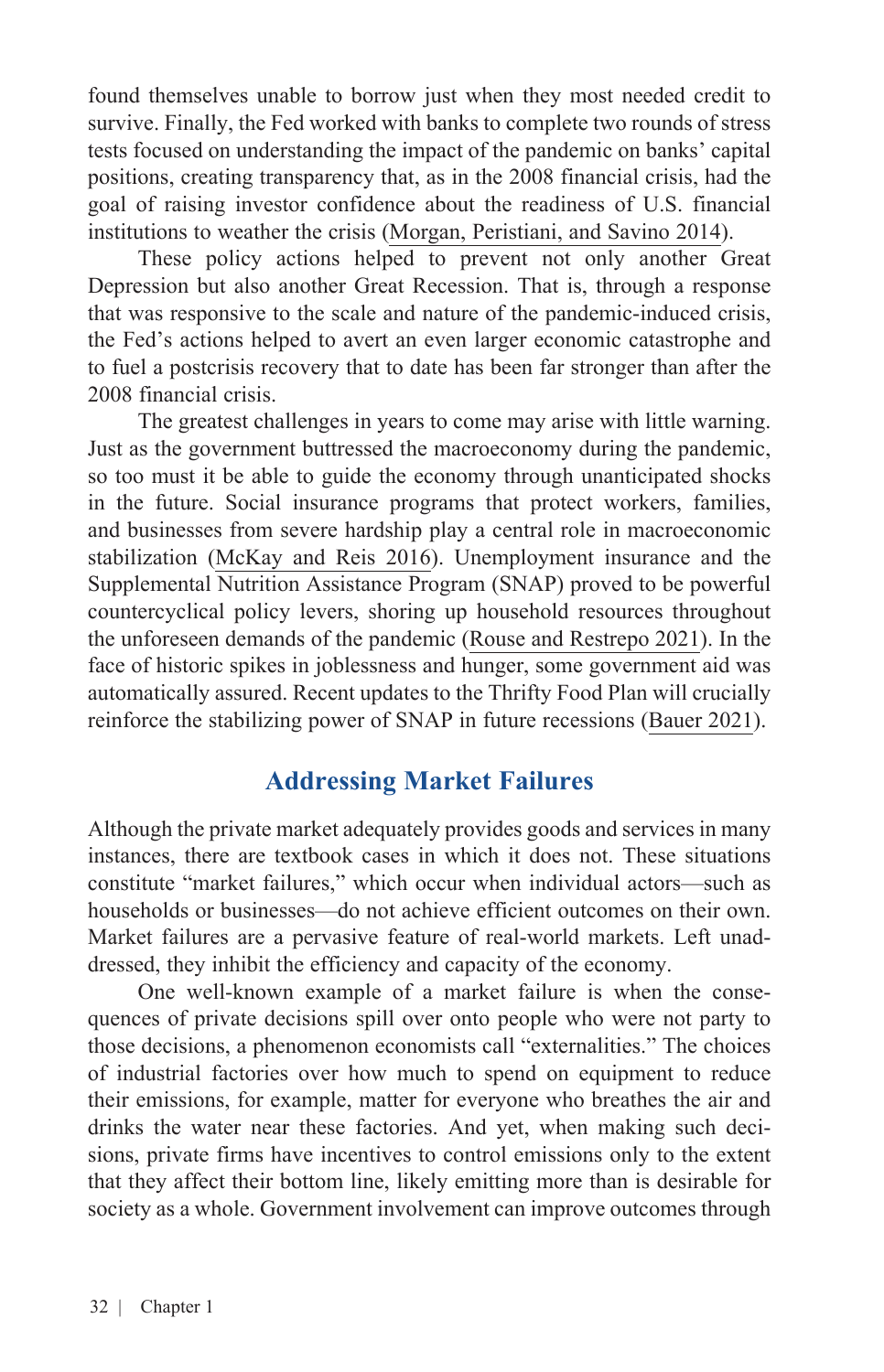policies that compel factories to account for this social damage in their decisionmaking.

Even the need for macroeconomic stabilization can be characterized as a form of market failure that stems from price rigidities, incomplete insurance markets, and externalities from shocks to aggregate demand. Market failures can also arise when people are credit-constrained. When these credit constraints inhibit people's ability to pay what something is worth, this inability to meet costs may incorrectly signal that the good or service has no long-term value. One notable example of this is childcare and education: just because families cannot meet the true costs of these services at this point in their lifecycle does not mean they are not valuable, hence motivating public involvement.

Furthermore, efficient markets require buyers and sellers to be informed about the quality and prices of the goods and services traded. When participants are uninformed, markets struggle to yield mutually beneficial trades between buyers and sellers. For instance, in the market for health insurance, people buying it know more about their individual health status than the insurance companies, which causes these markets to provide inadequate coverage, out of fear that only unhealthy people will choose to buy adequate coverage. Finally, markets may not reach efficient outcomes when production and sales are highly concentrated in one or a handful of companies. A dominant position gives such companies an incentive to price their goods and services above their cost, to innovate less, and to take other anticompetitive actions to entrench their position and to extract monopoly rents from buyers.

#### *Market Failures during the Pandemic*

The pandemic has shown that people's behaviors may accelerate or slow the spread of the virus. Testing, mask-wearing, social distancing, and vaccination all benefit more than just the people doing those things, producing beneficial health externalities for everyone with whom these people come in contact. Governments have taken several steps to encourage or require these pro-social behaviors during the pandemic, including the American Rescue Plan's funding for the national vaccination campaign and free COVID-19 tests. The Federal Government, and many State and local governments, also mandated mask-wearing indoors to reduce COVID-19's airborne spread. In addition, many State and local governments put in place temporary indoor capacity limits to encourage increased social distancing and implemented vaccine mandates for certain activities. The Federal Government has also funded the development and distribution of vaccines, given that vaccinations benefit many beyond vaccinated individuals themselves (see box 1-2).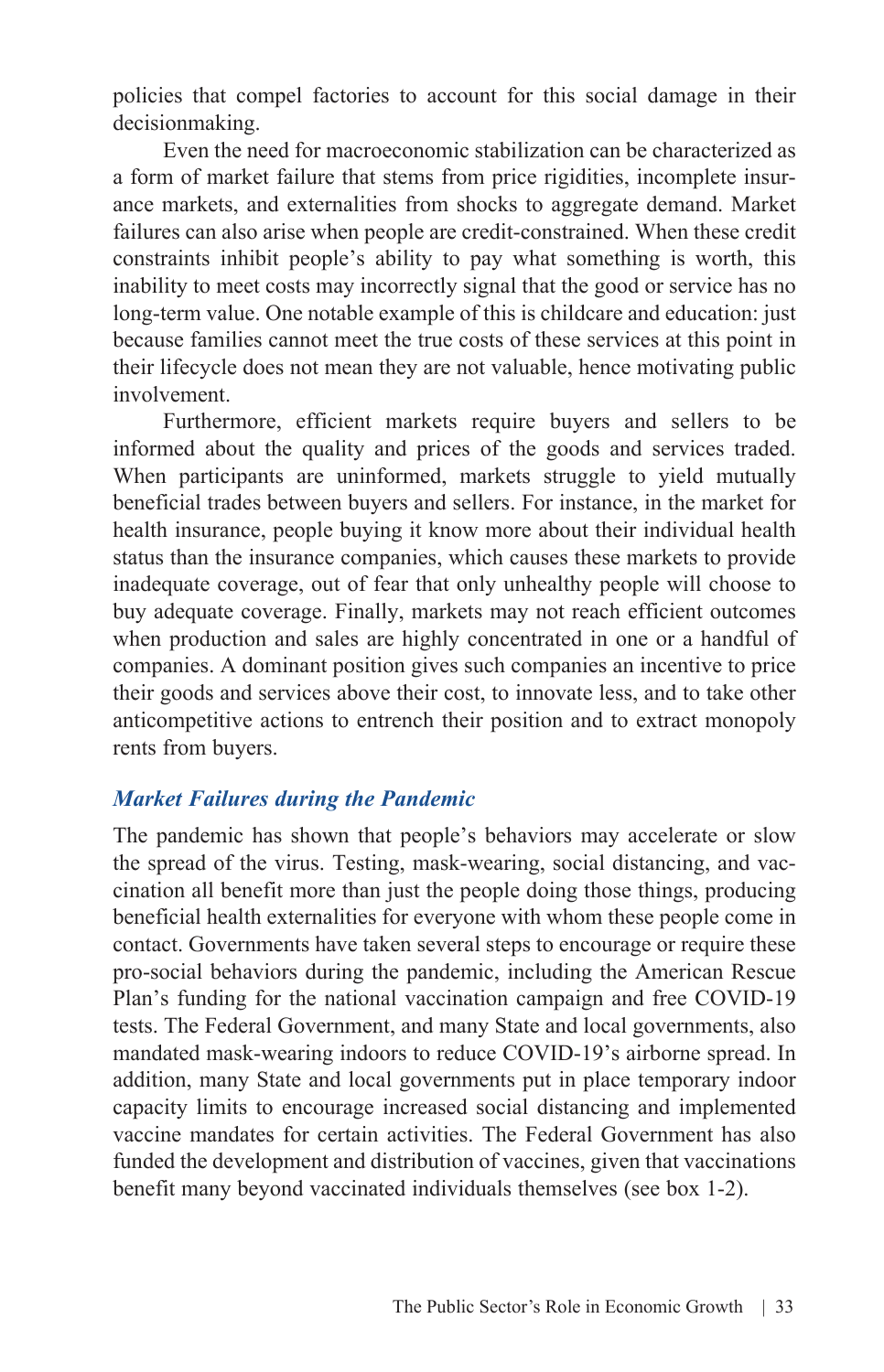#### **Box 1-2. Effective COVID-19 Vaccines as Public Goods**

The life-saving impact of COVID-19 vaccines illustrates the importance of an important public good: basic scientific research. One consideration that makes such research a public good is that one use of knowledge—for example, to cure a given disease—does not take away from other potential applications of the same knowledge. In the case of COVID-19 vaccines, the central scientific breakthroughs were the result of decades of publicly financed research against other viral threats, including Ebola, MERS, Human Papillomavirus, and Human Immunodeficiency Virus ([Harris](https://www.nber.org/papers/w28587) [2021](https://www.nber.org/papers/w28587)). The Biomedical Research and Development Authority, for example, was a key funder of research on messenger RNA, the vaccine platform eventually used in the Moderna and Pfizer vaccines. Public investment was also crucial in the final step of developing the COVID-19 vaccine: Richard G. Frank, Leslie Dach, and Nicole Lurie conclude, reviewing a variety of estimates, that the U.S. government invested between \$18 and \$23 billion in COVID-19 vaccine research and development and spent about \$12 billion more on advance purchases of the vaccines. The United States also spent \$20 billion on the vaccination campaign, according to analyses from the Kaiser Family Foundation [\(Kates 2021](https://www.kff.org/policy-watch/whats-in-the-american-rescue-plan-for-covid-19-vaccine-and-other-public-health-efforts/)) and the U.S. Federal Emergency Management Agency [\(2021\)](https://www.fema.gov/disaster/coronavirus).

Researchers have estimated that, without a vaccination program, there would have been approximately 1.1 million additional deaths and up to 10.3 million additional hospitalizations in the United States from December 2020 through November 2021 [\(Galvani, Moghadas,](https://www.commonwealthfund.org/publications/issue-briefs/2021/jul/deaths-and-hospitalizations-averted-rapid-us-vaccination-rollout) [and Schneider 2021](https://www.commonwealthfund.org/publications/issue-briefs/2021/jul/deaths-and-hospitalizations-averted-rapid-us-vaccination-rollout)). Calculating the cost per life saved suggests that public spending on vaccines was remarkably cost-effective. In particular, assuming the COVID-19 vaccines would not have emerged without public investment, the cost of this investment was between \$45,000 and \$50,000 per American life saved.

By comparison, some U.S. government agencies typically consider spending to be cost-effective if it costs around \$11 million per life saved—indicating that half of a cent of spending on COVID-19 vaccines saved as many lives as \$1 of spending on other U.S. policies ([U.S.](https://aspe.hhs.gov/reports/updating-vsl-estimates) [Department of Health and Human Services 2021](https://aspe.hhs.gov/reports/updating-vsl-estimates); [U.S. Department of](https://www.transportation.gov/office-policy/transportation-policy/revised-departmental-guidance-on-valuation-of-a-statistical-life-in-economic-analysis) [Transportation 2021\)](https://www.transportation.gov/office-policy/transportation-policy/revised-departmental-guidance-on-valuation-of-a-statistical-life-in-economic-analysis). Such thresholds, referred to as the "value of a statistical life," are widely used to evaluate life-saving regulatory policies, from car safety to power-plant emissions ([Viscusi 2018\)](https://press.princeton.edu/books/hardcover/9780691179216/pricing-lives). Even these estimates, however, greatly understate the true cost-effectiveness of vaccine spending, as they do not account for the millions of lives saved abroad, those saved after November 2021, and those yet to be saved by COVID-19 vaccines, nor the avoided costs of hospitalizations, illnesses, and work absences. Taken together, these considerations suggest that public investments in COVID-19 vaccines were likely the single most cost-effective policy response to the pandemic.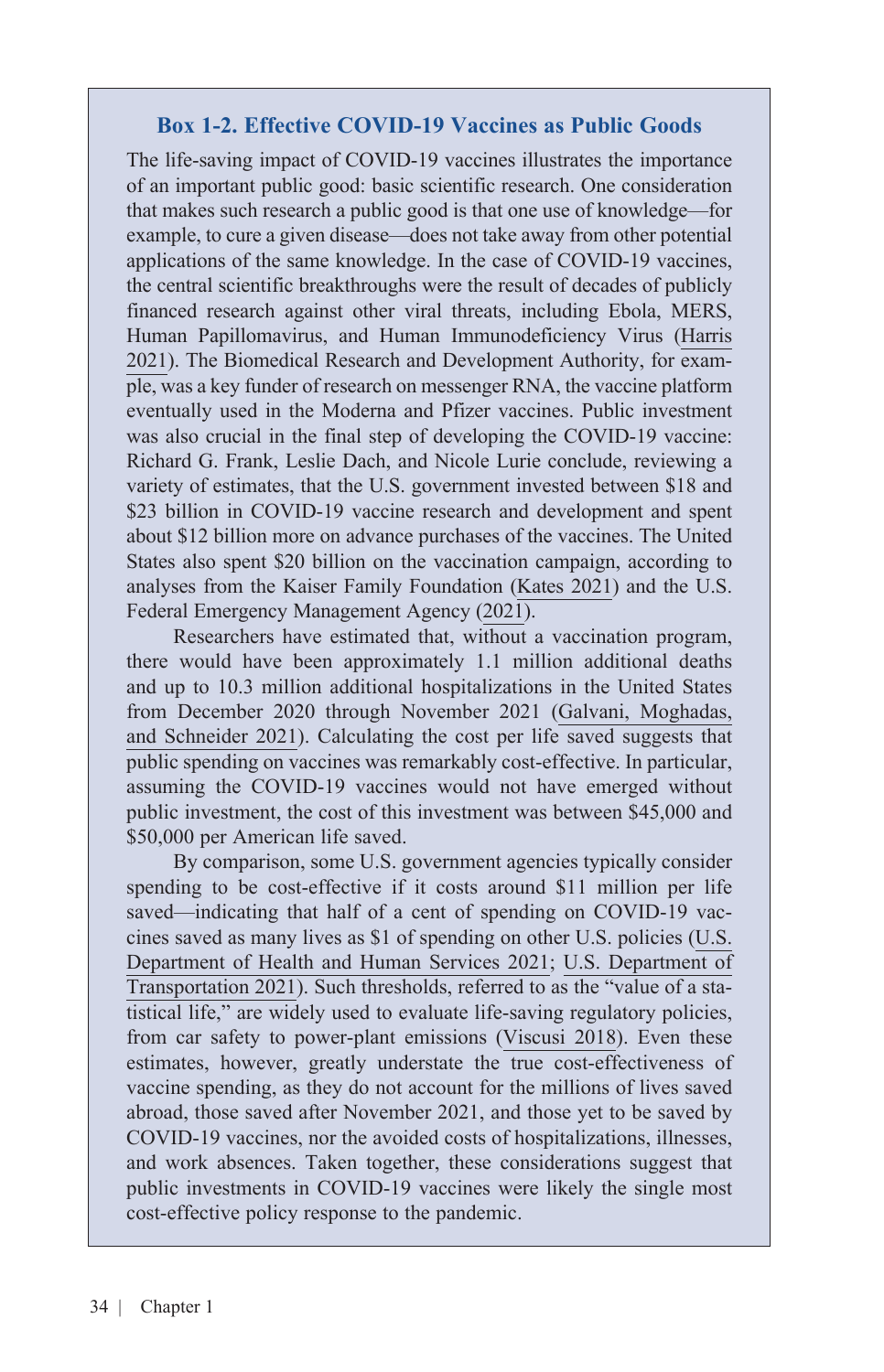An important special case of externalities relates to "public goods" goods and services, like national defense and some forms of infrastructure, that cannot be depleted by one person's use and that benefit people whether or not they have paid for them. If left to the private sector to provide, public goods are undersupplied, as people can individually opt not to pay and to free ride on the willingness of others to pay. However, if everyone tries to free ride, there are no public goods to enjoy. Government spending on public goods can ensure that they are adequately provided and can thereby raise the economy's productive capacity (see box 1-2).

Emergency government assistance for small businesses during the pandemic can also be viewed as a policy response to market failures, as former Council of Economic Advisers Chair Joseph E. Stiglitz has argued ([Stiglitz 2021\)](https://www.sciencedirect.com/science/article/pii/S2667319321000045). Many small businesses, for example, have insurance policies against "business interruption" to cover revenue losses due to fires, floods, or other disasters that are no fault of their own. These policies largely do not cover pandemics, which left the 41 percent of small businesses that temporarily closed in late April 2020 without coverage against revenue losses, putting them at risk of closing their doors forever ([U.S. Census](https://www.census.gov/data/experimental-data-products/small-business-pulse-survey.html)  [Bureau 2022](https://www.census.gov/data/experimental-data-products/small-business-pulse-survey.html)). Grants and loans to small businesses, such as the Paycheck Protection Program and the Restaurant Revitalization Fund, addressed this lack of insurance coverage by directly providing a form of business interruption insurance.

#### *Market Failures Beyond the Pandemic*

Market failure is a unifying theme in making the case for public investment in infrastructure, child health and education, and clean energy. This subsection explores these areas of concern.

*Infrastructure.* There is much evidence that the United States lags far behind its competitors in supplying the essential inputs to economic capacity. U.S. infrastructure provides several examples. The World Economic Forum's *Global Competitiveness Report* found in 2019 that, out of 141 countries, the United States ranked 13th in quality of overall infrastructure, 17th in quality of road infrastructure, 23rd in electricity supply quality, and 30th in reliability of water supply [\(Schwab 2019](https://www3.weforum.org/docs/WEF_TheGlobalCompetitivenessReport2019.pdf)). A separate ranking of global ports by the World Bank and IHS Markit found that no U.S. port made it into the top 50 globally, and just 4 are in the top 100. By comparison, of the top 10 ports, several are in China. The Federal Communications Commission ([FCC 2018](https://www.fcc.gov/reports-research/reports/international-broadband-data-reports/international-broadband-data-report-4)) has also ranked the United States 10th among developed countries for broadband speed and connectivity. In transporting goods and services, in connecting workers around the country and globe, in transforming technological progress into productivity gains, the United States is not at the frontier.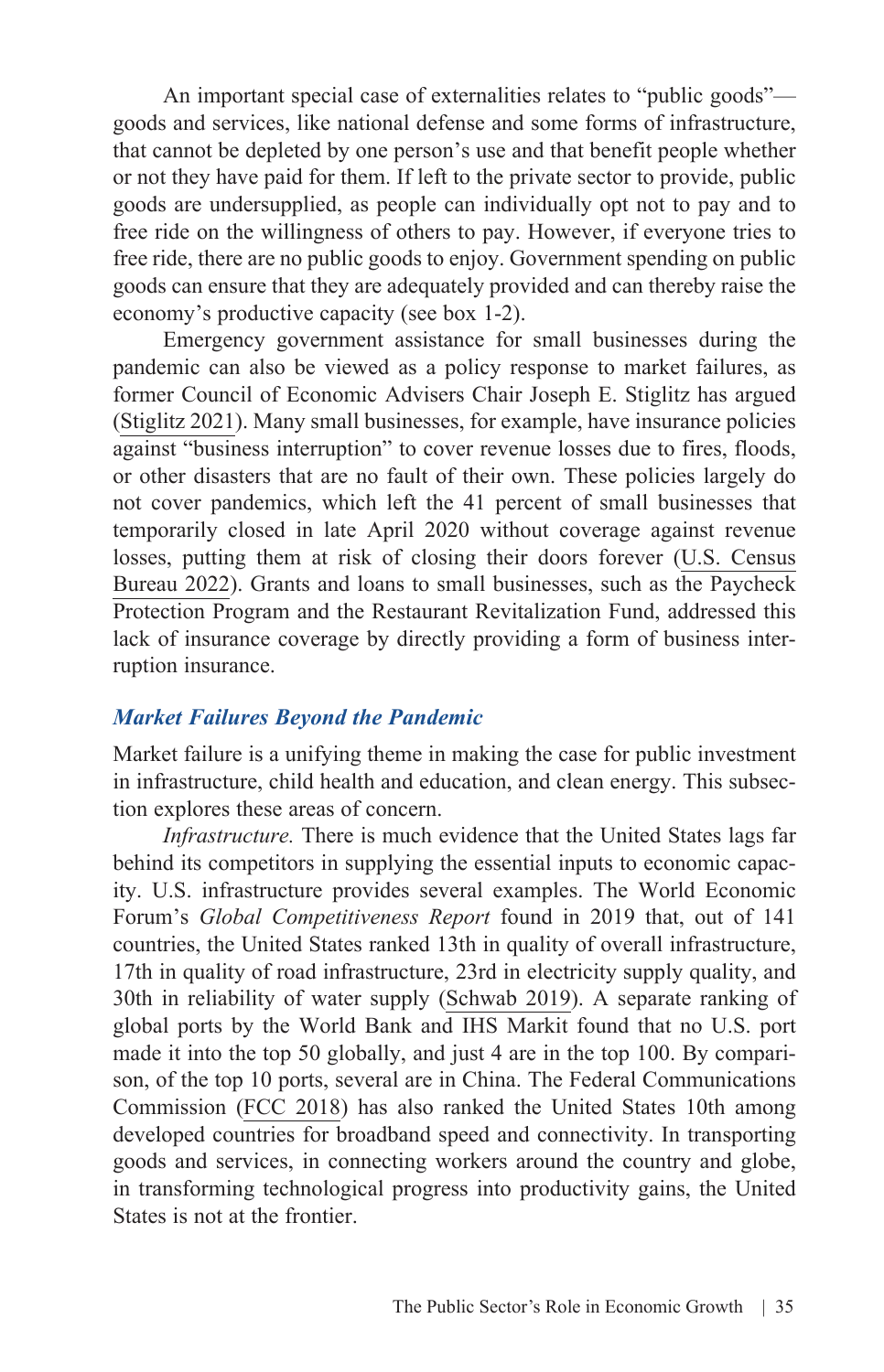The public sector has an important role to play in building and maintaining the stock of physical infrastructure, which complements private capital investment. Though the private sector can adequately supply the economy with most physical capital—factories and offices, for instance infrastructure projects, such as transportation systems, are far less suited to private development. Their construction often requires legal authority to use property to overcome holdups by individual landowners. Furthermore, some of the social benefits of these projects may stem from increases in innovation, economies of scale, and labor mobility—factors that private developers would not consider in their investment decisions, leading to underinvestment [\(Ramondo, Rodríguez-Clare, and Saborío-Rodríguez 2016](https://www.aeaweb.org/articles?id=10.1257/aer.20141449); [Perla,](https://www.aeaweb.org/articles?id=10.1257/aer.20151645)  [Tonetti, and Waugh 2021\)](https://www.aeaweb.org/articles?id=10.1257/aer.20151645).

The supply chain disruptions during 2021–22 have illustrated the critical importance of fast, efficient transportation for economic growth and have highlighted the cost to the United States when government does not invest adequately in transportation infrastructure. When these systems are strained, they may become bottlenecks for the rest of the economy, causing cascading shortages, delays, and price increases ([Bernstein and Tedeschi 2021](https://www.whitehouse.gov/cea/written-materials/2021/08/23/president-bidens-infrastructure-and-build-back-better-plans-an-antidote-for-inflationary-pressure/); [Helper](https://www.whitehouse.gov/cea/written-materials/2021/06/17/why-the-pandemic-has-disrupted-supply-chains/)  [and Soltas 2021\)](https://www.whitehouse.gov/cea/written-materials/2021/06/17/why-the-pandemic-has-disrupted-supply-chains/). In mid-December 2021, 71 percent of U.S. manufacturing small businesses reported delays with their domestic suppliers ([U.S.](https://www.census.gov/data/experimental-data-products/small-business-pulse-survey.html)  [Census Bureau 2022](https://www.census.gov/data/experimental-data-products/small-business-pulse-survey.html)). Facing higher shipping costs, and unable to promise timely deliveries, these manufacturers have been put at risk of losing sales to international competitors and being forced to cut jobs and investment ([Hummels and Schaur 2013](https://www.aeaweb.org/articles?id=10.1257/aer.103.7.2935); [Clark, Dollar, and Micco 2004](https://www.sciencedirect.com/science/article/abs/pii/S0304387804000689); [Hornbeck and](https://voices.uchicago.edu/richardhornbeck/files/2021/12/Railroads_HR_Dec2021.pdf)  [Rotemberg 2021](https://voices.uchicago.edu/richardhornbeck/files/2021/12/Railroads_HR_Dec2021.pdf)).

*Children.* Another large body of evidence documents how investments in children can have positive effects throughout the life cycle and on society at large ([Almond, Currie, and Duque 2018\)](https://www.aeaweb.org/articles?id=10.1257/jel.20171164). Education boosts workers' productivity and wages in the long run, while reducing adult mortality and incarceration, thereby lifting the economy's overall capacity [\(Card 1999](https://davidcard.berkeley.edu/papers/causal_educ_earnings.pdf); [Oreopoulos and Salvanes 2011](https://www.aeaweb.org/articles?id=10.1257/jep.25.1.159)). Child health interventions, such as the provision of adequate nutrition, similarly have lasting effects on both medical and nonmedical aspects of well-being ([Bailey et al. 2020](https://www.nber.org/papers/w26942)). The returns to such educational and health investments have been shown for children of all ages, from newborns to young adults [\(Hendren and Sprung-Keyser](https://academic.oup.com/qje/article/135/3/1209/5781614) [2020\)](https://academic.oup.com/qje/article/135/3/1209/5781614), suggesting broad benefits from investments in early education and childhood programs as well as in elementary and secondary schools.

However, the private costs of childcare and health care are increasingly burdensome and must be paid upfront, even as the rewards are reaped in the future [\(Council of Economic Advisers and Office of Management and](https://www.whitehouse.gov/wp-content/uploads/2021/08/Costs-Brief.pdf) [Budget 2021\)](https://www.whitehouse.gov/wp-content/uploads/2021/08/Costs-Brief.pdf). Many of these benefits accrue in large part to society, rather than just to the family itself—such as through higher tax receipts, less crime, and lower spending on public assistance ([Hendren and Sprung-Keyser](https://academic.oup.com/qje/article/135/3/1209/5781614)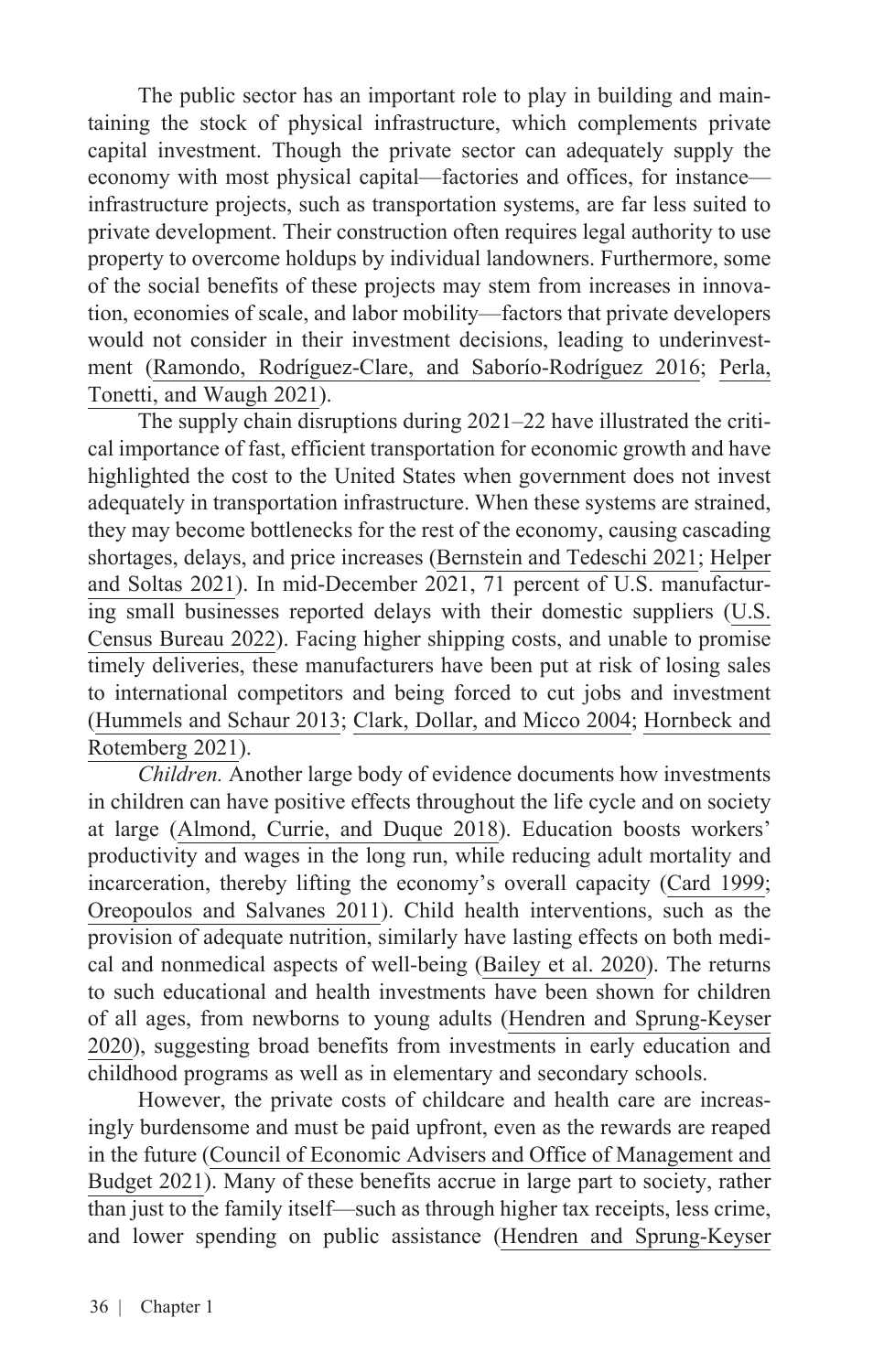[2020\)](https://academic.oup.com/qje/article/135/3/1209/5781614). Furthermore, the quality of childcare is often variable and difficult for parents to ascertain [\(Mocan 2007\)](https://link.springer.com/article/10.1007/s00148-006-0087-6). These considerations point to the possibility that families are unable to invest in children relative to the long-run benefits of these investments for society as a whole.

Government can help ensure that children receive high-quality education and care early in life through measures like direct public provision and subsidies. Despite strong evidence for the benefits of early education, only about half of three- and four-year-old Americans are enrolled in preschool, and children of lower-income families are much less likely to be enrolled in preschool than children of higher-income families ([National Center for](https://nces.ed.gov/programs/coe/indicator/cfa)  [Education Statistics 2021;](https://nces.ed.gov/programs/coe/indicator/cfa) [Cascio 2017\)](https://www.hamiltonproject.org/papers/public_investments_in_child_care). Improving pay for caregivers and instituting standards for care would raise quality across the country, which may also raise the long-term payoff from these programs by increasing their effectiveness ([Banerjee, Gould, and Sawo 2021\)](https://www.epi.org/publication/higher-wages-for-child-care-and-home-health-care-workers/).

The past decades of underinvestment in children mean that the United States is not well prepared for current and future demographic changes. The aging workforce and the resulting increase in the number of retired workers suggest that growth in human capital per worker, and by extension growth in productive capacity, will slow unless the United States reverses underinvestment in our future human capital, as we discuss in chapter 4.

*Climate change.* Climate change caused by pollution presents another economic challenge. Each polluting activity contributes to global warming and environmental damage, but polluters do not individually bear the costs associated with their pollution. Already the economic damages from storms, floods, droughts, and wildfires have risen to over \$100 billion per year in the United States ([National Centers for Environmental Information 2022](https://www.ncdc.noaa.gov/billions/time-series)).

The mirror image of this problem is underinvestment in clean energy, as private actors bear the upfront costs of transition investments but cannot themselves capture all the long-term social benefits. Government can correct these externalities by helping to ensure that the private costs of carbon and other greenhouse gas emissions, as well as the private benefits of clean energy, correspond to their long-term costs and benefits for society. Replacing subsidies for fossil fuels with subsidies for clean energy investments, such as electric vehicles, helps align these private and social incentives.

Adapting the Nation's energy systems for the future is not a task that can be achieved by individual households, businesses, or industries alone. Consider a consumer in North Dakota wishing to purchase an electric vehicle. According to the Department of Energy, North Dakota has a total of 138 public and private electric vehicle supply equipment ports ([Alternative](https://afdc.energy.gov/data/) [Fuels Data Center n.d.](https://afdc.energy.gov/data/)). That is one charging station per 510 square miles, which is equal to or beyond the distance that any electric vehicle currently sold in the United States can drive on one charge [\(Wallace and Irwin 2021\)](https://www.caranddriver.com/shopping-advice/g32634624/ev-longest-driving-range/).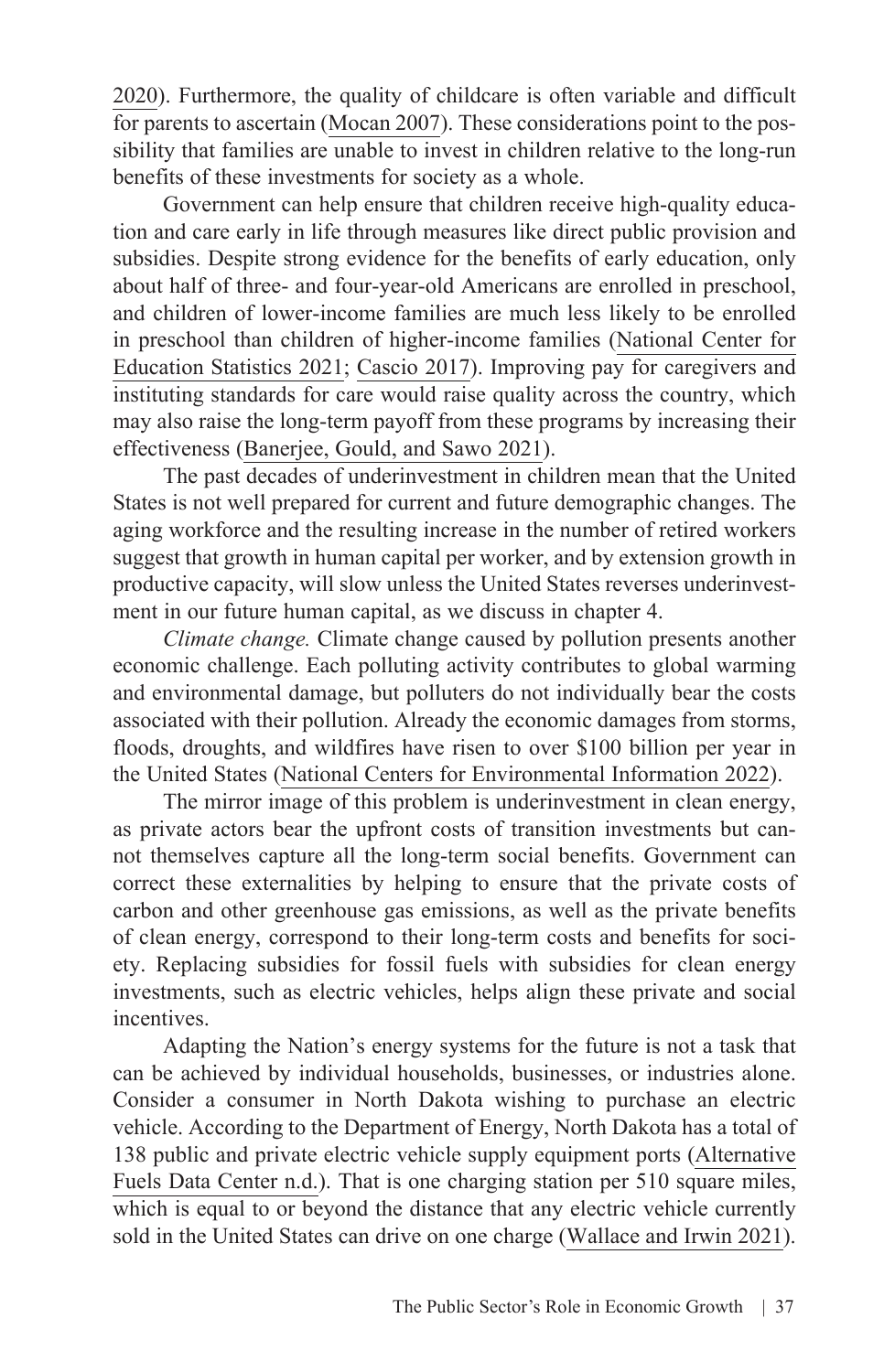Meanwhile, California has one charging station for each 4 square miles of land in the state [\(Alternative Fuels Data Center n.d.\)](https://afdc.energy.gov/data/). A key challenge in electric vehicle infrastructure is coordination between vehicle buyers and charging-station suppliers: Neither wants to be the first to invest, creating a chicken-and-egg problem that delays the transition to electric vehicles [\(Li et](https://www.journals.uchicago.edu/doi/10.1086/689702) [al. 2017](https://www.journals.uchicago.edu/doi/10.1086/689702)). This suggests a role for government in undertaking upfront investments in infrastructure, and thus allowing all Americans to take part in the energy transformation.

## **Reducing Inequality**

Both economic efficiency and equity are important goals. But there is no guarantee that efficient economic outcomes are equitable ones. Governments have a role to play in ensuring that the benefits of economic growth are shared when they would otherwise go to a fortunate few—and in spreading the costs of economic dislocations, such as trade adjustment and technological change, when they would otherwise wreak concentrated harm on particular local economies and groups. Another important, if difficult, task for government lies in confronting the ongoing legacies of de jure discrimination that many minority groups face, from labor market disadvantages to residential segregation [\(Rothstein 2017](https://www.epi.org/publication/the-color-of-law-a-forgotten-history-of-how-our-government-segregated-america/)).

#### *Inequality Before and Beyond the Pandemic*

The U.S. economy has long featured substantial inequalities in income, wealth, and other economic outcomes among individuals and families. These inequalities reflect variations in opportunities, earnings ability, preferences, bargaining power, and luck—along with structural divisions by race, ethnicity, class, gender, sexual orientation, and other markers of difference.

Income inequality can be explained by two economic trends: the decline in labor's share of national income, and rising earnings inequality among workers. From 2000 to 2019, labor's share of income in the U.S. nonfarm business sector fell 6 percentage points, from 63 percent to 57 percent, according to Bureau of Labor Statistics data. In addition, labor earnings growth since the 1970s has been strongly tilted toward the best-off households ([Congressional Budget Office 2021](https://www.cbo.gov/system/files/2021-08/57061-Distribution-Household-Income.pdf)). Since the distribution of nonlabor income (i.e., payments to capital and business owners) is even more unequal than that of labor income, the decline in labor's share and the increase in earnings inequality have both contributed to rising inequality in overall income. The fall in the labor share and the rise in earnings inequality reflect many contributing causes—among them, shifting relative supply and demand for skills, changes in public policies like top tax rates and antitrust enforcement, and changes in labor market institutions such as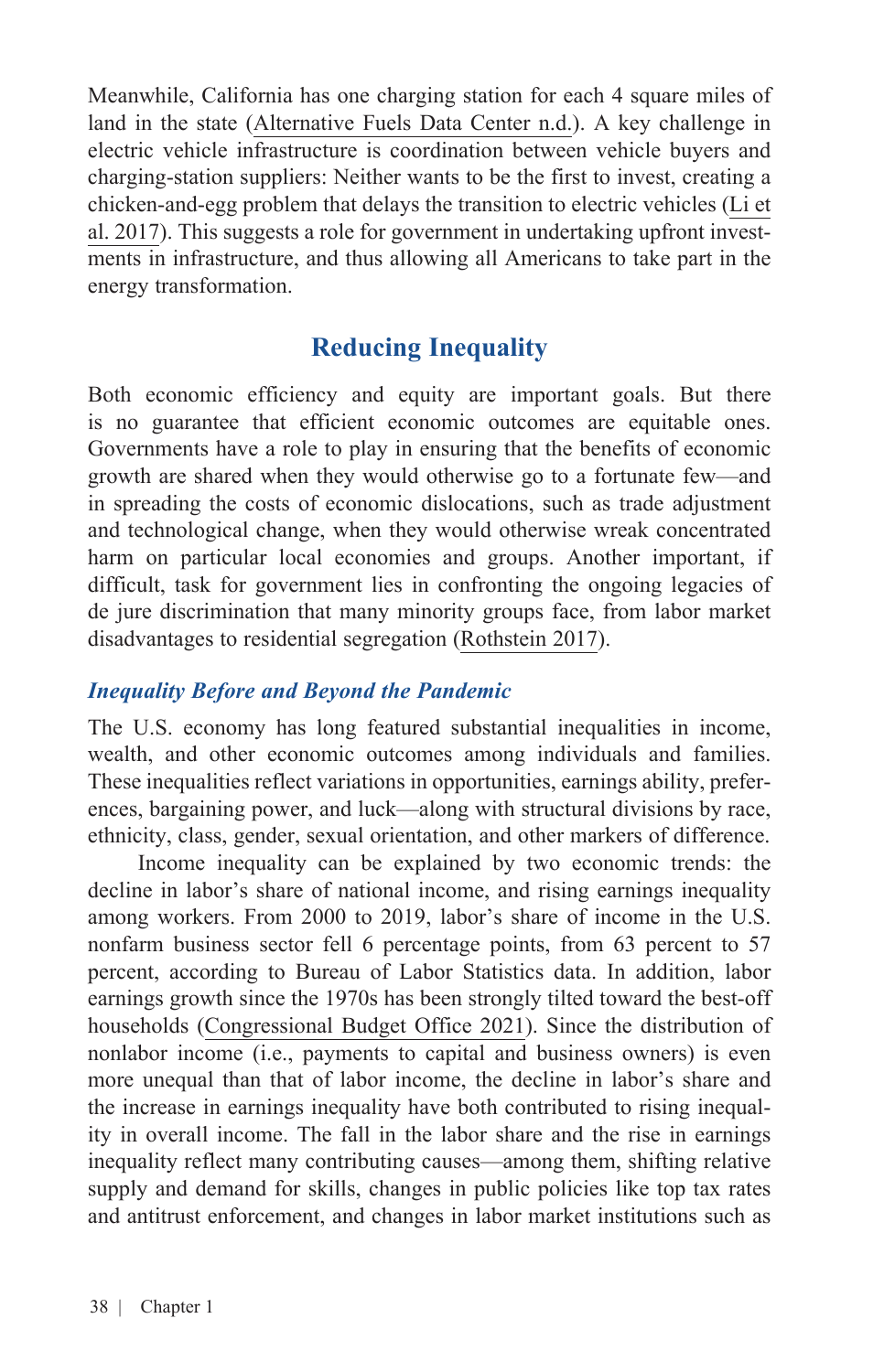

**Figure 1-6. Gaps in Annual Earnings by Race, Ethnicity, and Gender**

Sources: Bureau of Labor Statistics; CEA calculations.

unions [\(Furman 2016](https://obamawhitehouse.archives.gov/sites/default/files/page/files/20161017_furman_ccny_inequality_cea.pdf)). Collectively, these economic shifts and institutional changes have undermined worker power, especially that of the most vulnerable workers, for the benefit of top earners and the owners of capital and businesses.

At the same time, gaps by race and gender have been highly persistent. There has been strikingly little progress in closing gaps in hourly or annual earnings by race and ethnicity over the last 20 years, and progress in closing gender gaps has slowed over the same period (figures 1-6 and 1-7).

While these economic disparities have proved persistent, policy action and legal efforts against discrimination have been important in driving the progress that did occur. Critically, the reduction in racial and ethnic inequality has been "episodic" rather than "continual," reflecting identifiable shifts such as the Civil Rights Act of 1964, the Fair Labor Standards Act of 1966, and the tight labor market of the 1990s [\(Donohue and Heckman](https://www.jstor.org/stable/2727792) [1991;](https://www.jstor.org/stable/2727792) [Derenoncourt and Montialoux 2021](https://academic.oup.com/qje/article/136/1/169/5905427); [Baker and Bernstein 2013\)](https://cepr.net/book/getting-back-to-full-employment-a-better-bargain-for-working-people/). Improvements in school quality after the landmark U.S. Supreme Court decision in *Brown v. Board of Education* were another important contributor to the compression of racial and ethnic earnings gaps ([Card and Krueger](https://academic.oup.com/qje/article-abstract/107/1/151/1925804) [1992\)](https://academic.oup.com/qje/article-abstract/107/1/151/1925804).

Research also suggests that past antidiscrimination policies not only benefited minorities but also expanded the overall capacity of the U.S. economy, as discrimination prevented the economy from making full use of the potential of all Americans. According to one analysis, between 20 and 40 percent of all U.S. economic growth from 1960 to 2010 can be explained by reductions in discriminatory barriers by sex and race [\(Hsieh et al. 2019\)](https://onlinelibrary.wiley.com/doi/abs/10.3982/ECTA11427). Although women and racial and ethnic minorities are now more able to enter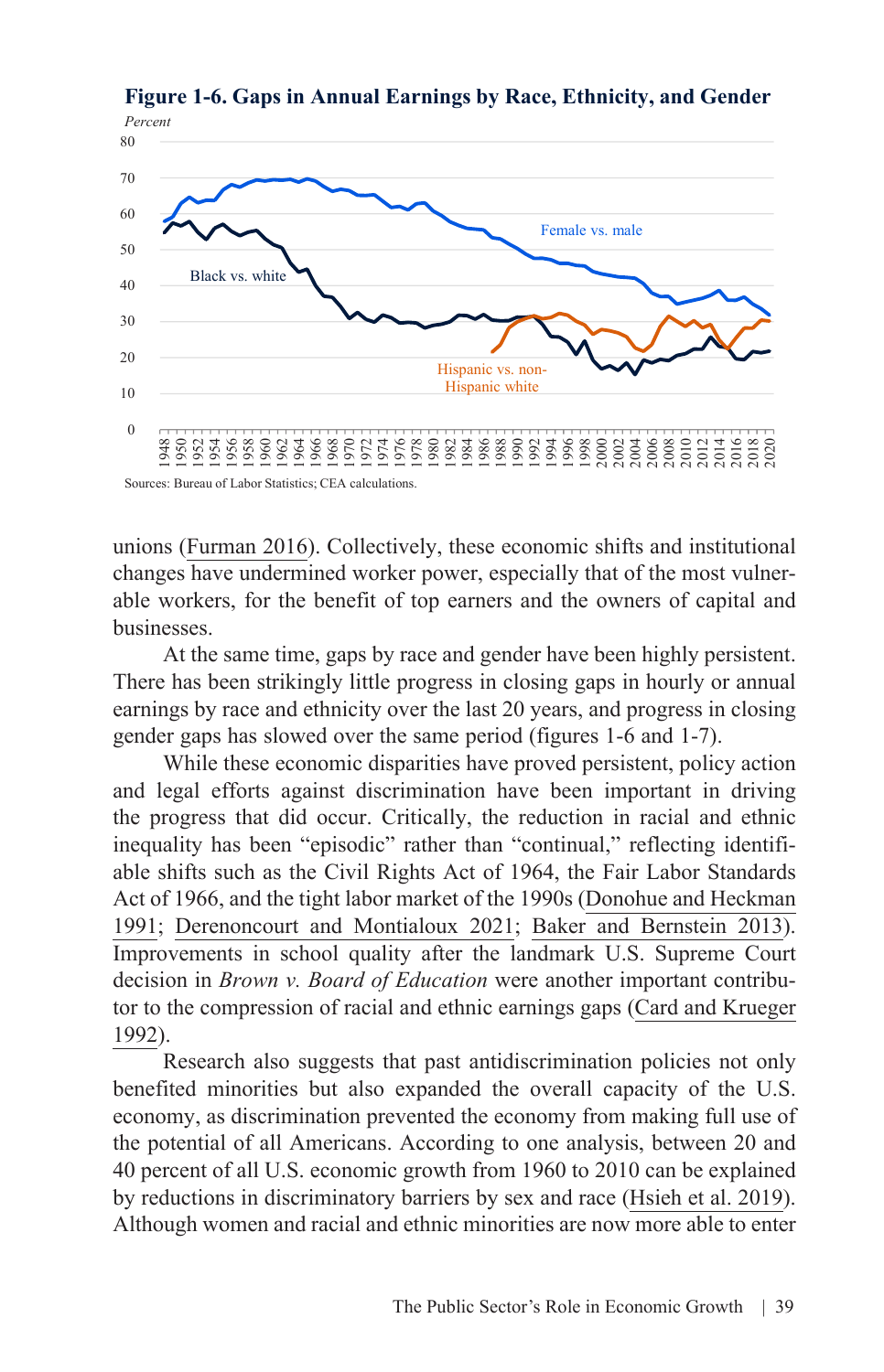

**Figure 1-7. Gaps in Average Hourly Earnings by Race, Ethnicity, and Gender**

high-earning occupations like law and medicine, occupational segregation remains an important contributor to income disparities by gender, race, and ethnicity ([Cortes and Pan 2018;](https://www.oxfordhandbooks.com/view/10.1093/oxfordhb/9780190628963.001.0001/oxfordhb-9780190628963-e-12) [Weeden 2019](https://inequality.stanford.edu/publications/media/details/state-union-2019-occupational-segregation-kim-weeden)). Overall, occupation and industry segregation account for about half of the gender pay gap as of 2011 ([Blau and Kahn 2017](https://www.aeaweb.org/articles?id=10.1257/jel.20160995)). After the rapid advance of women in the workplace during the 1970s and 1980s (figures 1-6 and 1-7), progress in reducing gender disparities in the labor market has been slow in recent years.

A key factor behind the remaining gender gaps, much recent research has argued, is how household responsibilities are typically divided within heterosexual couples, especially those with children. In the United States, women's employment and earnings fall immediately upon the birth of their first child and remain 20 to 30 percent lower, even 10 years after childbirth. Worldwide, larger "child penalties" occur in countries and regions of countries with more traditional gender norms [\(Kleven 2021\)](https://www.henrikkleven.com/uploads/3/7/3/1/37310663/zeuthen_lecture1_overview.pdf). Other research has suggested that the lack of fair and predictable work schedules may be a barrier to maternal labor force participation. Women are less willing to accept higher-paying jobs with longer commutes than men, likely because of their greater home and care responsibilities, and gender pay gaps are [smaller](https://scholar.harvard.edu/files/goldin/files/goldin_aeapress_2014_1.pdf) in occupations that can accommodate flexible work hours [\(Barbanchon,](https://academic.oup.com/qje/article/136/1/381/5928590)  [Rathelot, and Roulet 2021;](https://academic.oup.com/qje/article/136/1/381/5928590) [Goldin 2014\)](https://www.aeaweb.org/articles?id=10.1257/aer.104.4.1091). Though norms and a fundamental economic force—specialization in either paid or household work—push women and men to make different life choices, government could [do more](https://www.hup.harvard.edu/catalog.php?isbn=9780674660168) to accommodate caretakers, typically women, who want to manage both family and career, such as through paid leave and subsidized child care ([Boushey 2016\)](https://www.hup.harvard.edu/catalog.php?isbn=9780674660168).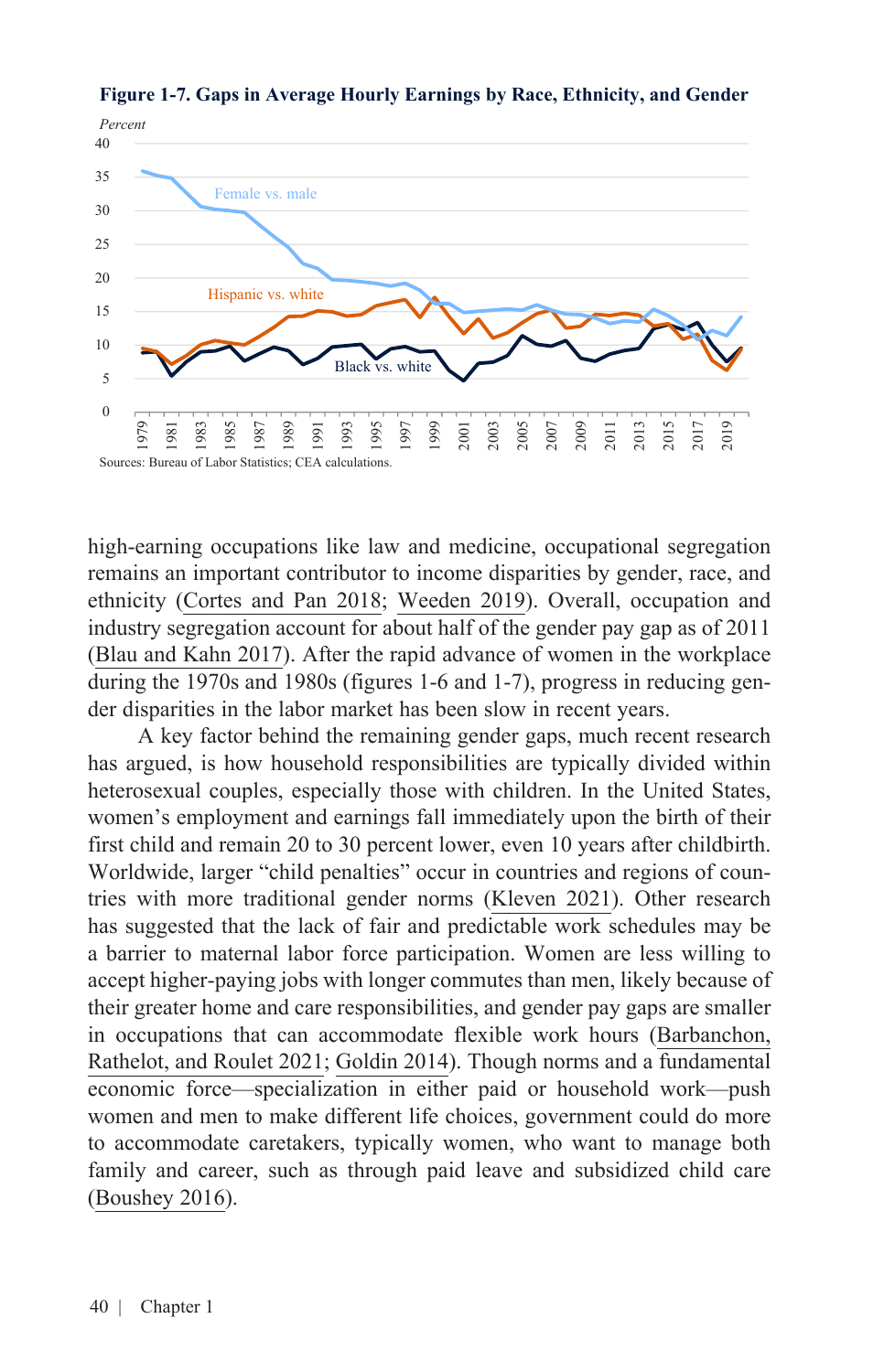#### *Inequality in the Pandemic*

The COVID-19 pandemic laid bare vast, alarming economic disparities. Many higher-earning workers, for example, continued in their jobs through telework, while 80 percent of job losses after the pandemic were concentrated in the lowest quarter of wage earners [\(Gould and Kandra 2021\)](https://www.epi.org/publication/state-of-working-america-wages-in-2020/). Women bore the brunt of school and childcare closures by picking up additional care responsibilities, and labor supply among mothers of young children remained depressed even two years into the pandemic [\(Goldin](https://press.princeton.edu/books/hardcover/9780691201788/career-and-family)  [2021\)](https://press.princeton.edu/books/hardcover/9780691201788/career-and-family). Furthermore, analyses that have parsed U.S. economic data by race, sex, ethnicity, and education have found weaker pandemic recoveries in labor force participation among women with compounding sources of disadvantage, such as Hispanic and non-Hispanic Black mothers or mothers with less than a bachelor's degree [\(Tüzemen 2021\)](https://www.kansascityfed.org/research/economic-review/women-without-a-college-degree-especially-minority-mothers-face-a-steeper-road-to-recovery/).

The government's pandemic response aimed to prevent its costs from falling heavily on specific groups of workers. Several programs provided targeted relief to pandemic-affected industries—such as air travel, hotels, and restaurants—as well as to their workers. In addition, the government patched several holes in the safety net that, if they had been left unaddressed, [would have exposed](https://www.urban.org/sites/default/files/publication/104603/2021-poverty-projections_0_0.pdf) millions of families to pandemic-related hardships ([Wheaton, Giannarelli, and Dehry 2021\)](https://www.urban.org/research/publication/2021-poverty-projections-assessing-impact-benefits-and-stimulus-measures).

One of these patches was the expansion of unemployment insurance to cover "gig" workers and others who are typically ineligible for such benefits, such as the self-employed and people with limited work histories, through Pandemic Unemployment Assistance (see box 1-1). A second patch to the safety net was in housing policy: The government forbade banks and landlords from foreclosing upon or evicting families, and it provided relief with the Emergency Rental Assistance Program and Homeowner Assistance Fund. Third, school closures during the pandemic meant that the nearly 30 million children who received free or reduced-price school lunches before the pandemic needed other forms of nutrition support—a safety-net hole patched with the Pandemic Electronic Benefits Transfer program [\(Economic](https://www.ers.usda.gov/topics/food-nutrition-assistance/child-nutrition-programs/national-school-lunch-program/)  [Research Service 2022](https://www.ers.usda.gov/topics/food-nutrition-assistance/child-nutrition-programs/national-school-lunch-program/)).

These safety net patches, along with other policies such as the expanded Child Tax Credit, helped to reduce poverty to its lowest level on record, despite the pandemic and recession. Official estimates for the year 2021 will not be released until late 2022, but in 2020, the poverty rate fell to 9.6 percent from 11.8 percent in 2019, according to the [Supplemental](https://www.census.gov/library/publications/2021/demo/p60-275.html)  [Poverty Measure](https://www.census.gov/library/publications/2021/demo/p60-275.html), which accounts for the resources that many low-income households receive from the government ([Fox and Burns 2021](https://www.census.gov/library/publications/2021/demo/p60-275.html)). Declines in poverty were even larger for particular racial and ethnic groups, with the supplemental poverty rate among Black and Hispanic Americans falling by 3.7 and 4.9 percentage points, respectively (figure 1-8). The decline in the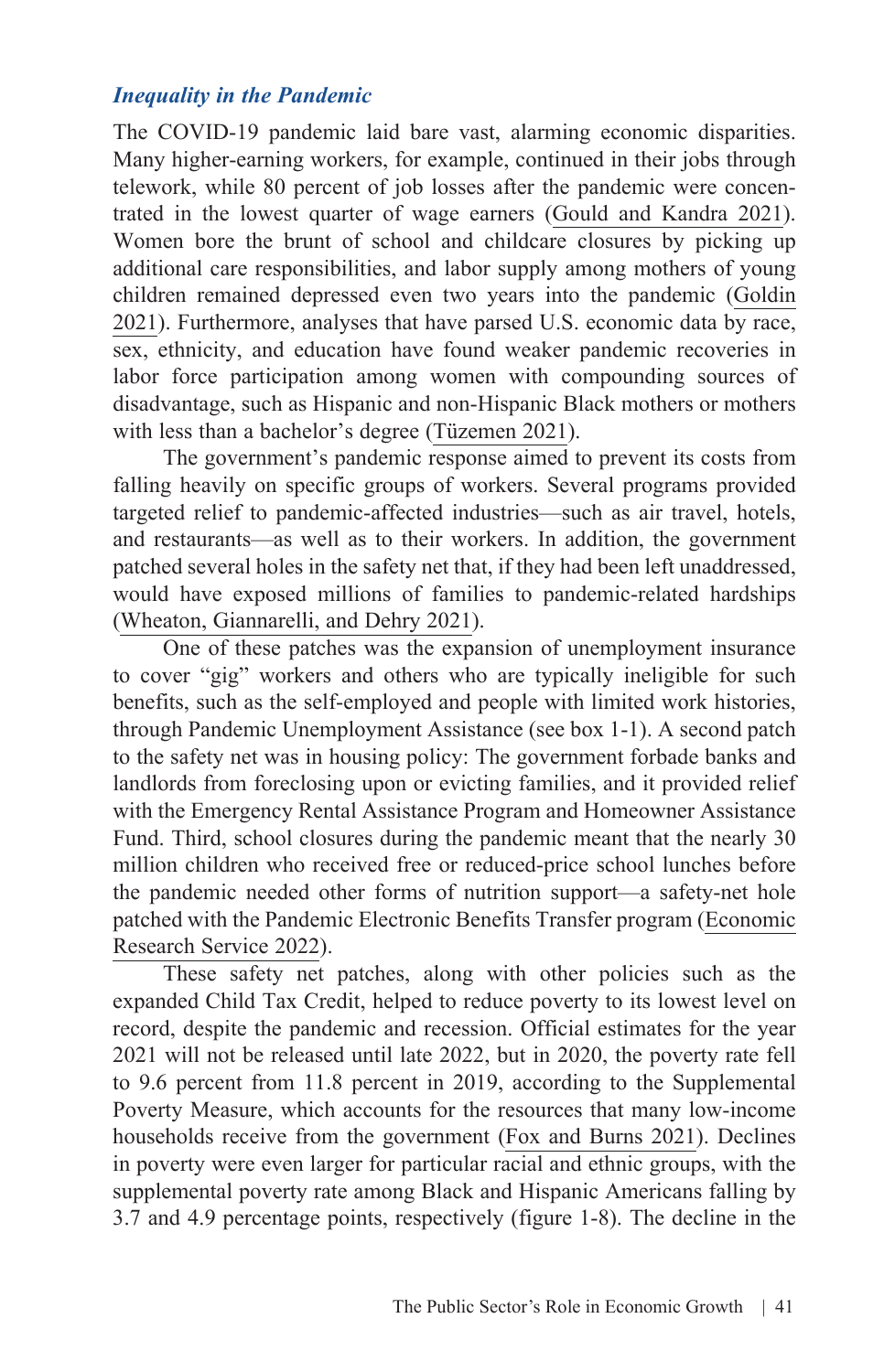

#### **Figure 1-8. Poverty Rate by Racial Group**

child poverty rate was equally dramatic, dropping by almost 3 percentage points and projected to fall even further in 2021 [\(Wheaton, Giannarelli, and](https://www.urban.org/research/publication/2021-poverty-projections-assessing-impact-benefits-and-stimulus-measures) [Dehry 2021](https://www.urban.org/research/publication/2021-poverty-projections-assessing-impact-benefits-and-stimulus-measures)). The data illustrate the importance of public assistance in preventing pandemic hardships, because the poverty rate, as measured by the [Official Poverty Measure](https://www.census.gov/library/publications/2021/demo/p60-273.html)—which does not reflect the increase in transfers rose by a full percentage point to 11.4 percent in 2020 ([Shrider et al. 2021\)](https://www.census.gov/library/publications/2021/demo/p60-273.html).

### **Conclusion**

Economists have long understood the myriad ways in which government action in the economy can promote growth and well-being, fulfilling the public sector's role as a partner of the private sector. Ensuring macroeconomic stability, investing in public goods, addressing market failures, and reducing inequality are just some of the functions that markets cannot do alone—or do too little in the absence of government. When governments fulfill these roles, they are not interfering in the market or crowding out private enterprise; they are creating, protecting, and expanding markets and their potential to produce an inclusive and prosperous society.

These complementary functions of government were on prime display during the COVID-19 pandemic. The health costs and risks of viral transmission meant that basic person-to-person interactions carried social implications, motivating a host of U.S. government policies to reduce these risks: physical distancing, subsidized testing, mask requirements, and public investment in vaccines and treatments for COVID-19. And just behind the public health crisis loomed a potential economic crisis, one that portended hardship for tens of millions of people who had lost jobs or income—a crisis that the U.S. government successfully alleviated with aggressive monetary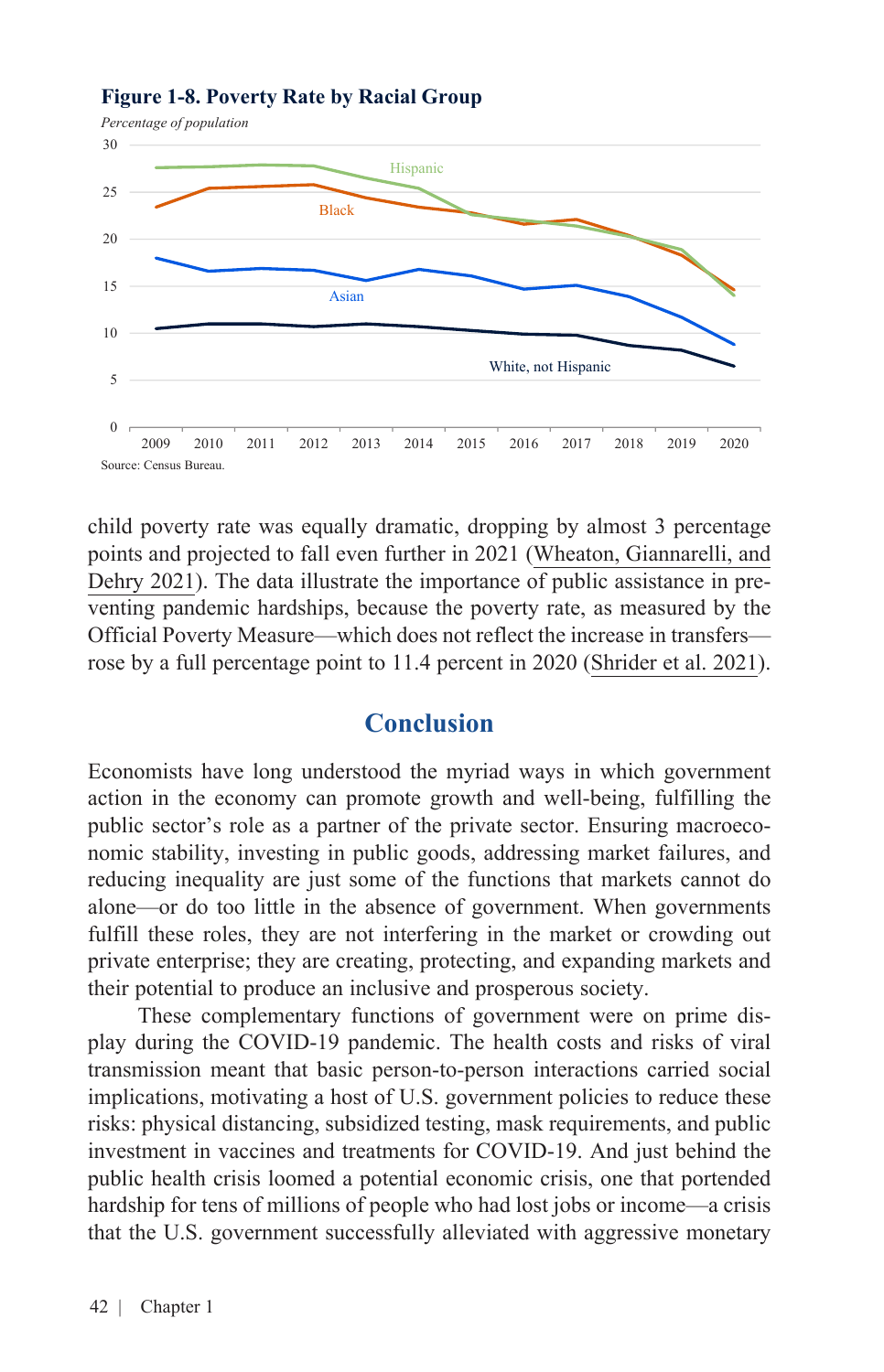and fiscal responses that sustained aggregate demand and strengthened the safety net throughout the pandemic. The U.S. response to COVID-19 has been intentional in recognizing and undoing the pandemic's unequal effects across our society—with progressive direct cash assistance, targeted support for workers in the industries most affected by the pandemic, and investments in broadband access and vaccine outreach to serve rural and other disadvantaged communities.

The partnership between public and private sectors worked during the pandemic and has the potential to contribute to increased future economic growth. As the remaining chapters of this *Report* discuss, understanding the role of government is important in assessing economic policy options. A policy agenda to fulfill these roles can improve U.S. economic outcomes and expand U.S. productive capacity, both now and over generations to come.

Chapter 2 provides an overview of the economy over the past year, focusing on how this recovery differs from past ones. The chapter discusses fiscal and monetary policy support, pandemic issues, inflation, and labor force participation. The macroeconomic forecast underpinning the Administration's Budget is also presented.

Addressing the pandemic-induced economic downturn has been a shared priority for countries around the world. Chapter 3 analyzes the U.S. economy in a global context, examining other countries' paths toward recovery, inflation trends, and labor markets, as well as shifts in international trade and their impact on the U.S. trade deficit. The chapter then discusses principles for a U.S. international economic policy that promotes economic resilience and generates benefits that are shared broadly across American society.

Human capital—or the knowledge, skills, health, and other valuable resources embodied in an individual—is a critical component of economic growth. However, the accumulation of human capital has slowed in recent years. For instance, life expectancy only rose by less than half a year in the decade before the pandemic, and the education levels of the current generation of young adults have grown only slightly compared with their parents' generation. Chapter 4 discusses education, workforce development, and health (several of the major components of human capital), and explores public investments that would support the development of these forms of human capital, and policy changes that could allow human capital to be used more productively and expand U.S. economic capacity.

Even when people develop strong human capital, countervailing forces can keep them from successfully utilizing it. For example, since the late 1990s, concentration has increased in about 75 percent of U.S. industries, and research shows that about 60 percent of U.S. labor markets are highly concentrated, likely reducing wages and the quality of working conditions ([Grullon, Larkin, and Michaely 2019](https://academic.oup.com/rof/article/23/4/697/5477414); [Azar et al. 2019](https://www.nber.org/papers/w24395)). Chapter 5 discusses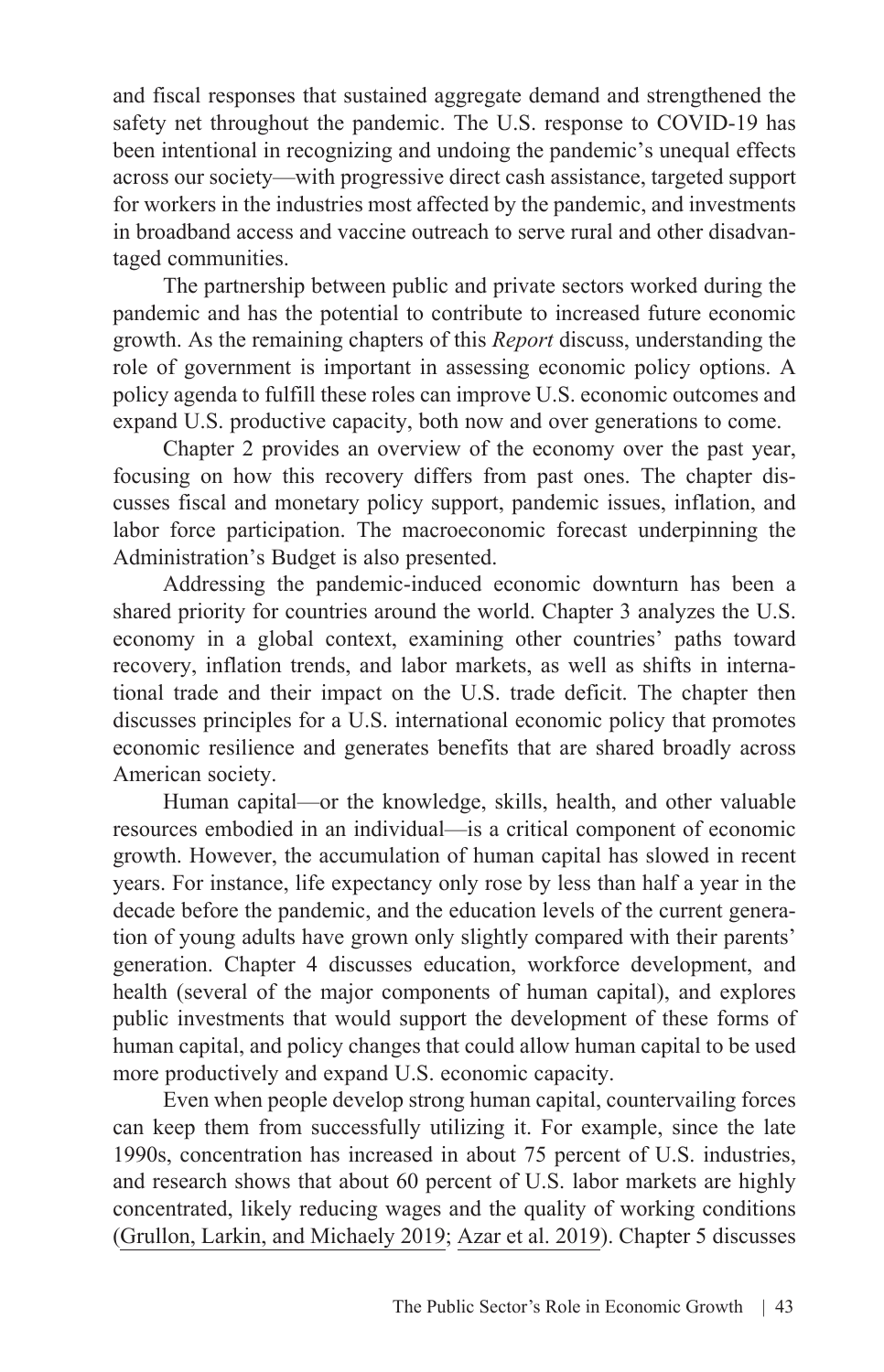the forces that inhibit competition—and why it is critical for long-run growth to address monopsonies (a lack of competition among employers or other buyers of goods and services); monopolies; and racial, ethnic, and gender discrimination. In addition, chapter 5 examines how persistent inequality may reduce economic efficiency and capacity growth, particularly through its effects on labor market outcomes, talent allocation, innovation, and incentives for human capital investment.

For decades, experts have warned that U.S. supply chains were fragile and thus vulnerable to shocks like extreme weather and global disturbances. However, it was not until the pandemic highlighted existing weaknesses that "supply chain" became a household term. Chapter 6 describes the evolution of the supply chain and discusses issues linked to firms' increased reliance on outsourcing and offshoring. In critical industries, supply chain resilience has national security implications. In other industries, the complexity of supply chains can make it difficult for firms to coordinate their private planning and decisionmaking, suggesting a role for policies such as industry standards and information aggregation and dissemination. The chapter then provides examples of Administration proposals that would help to address these issues, strengthening supply chains' resilience and innovation.

Chapter 7 discusses climate risks and the global progress in mitigating these risks by transitioning to clean energy. Then it outlines the factors holding back the energy transition and policies that can cost-effectively accelerate the transition. The chapter explains the economic rationale underlying Federal climate policies to smooth the energy transition for U.S. domestic industries and vulnerable communities. Specifically, the chapter describes the opportunities and challenges of government interventions to support domestic clean industries and place-based policies for economic development in fossil-fuel-dependent communities.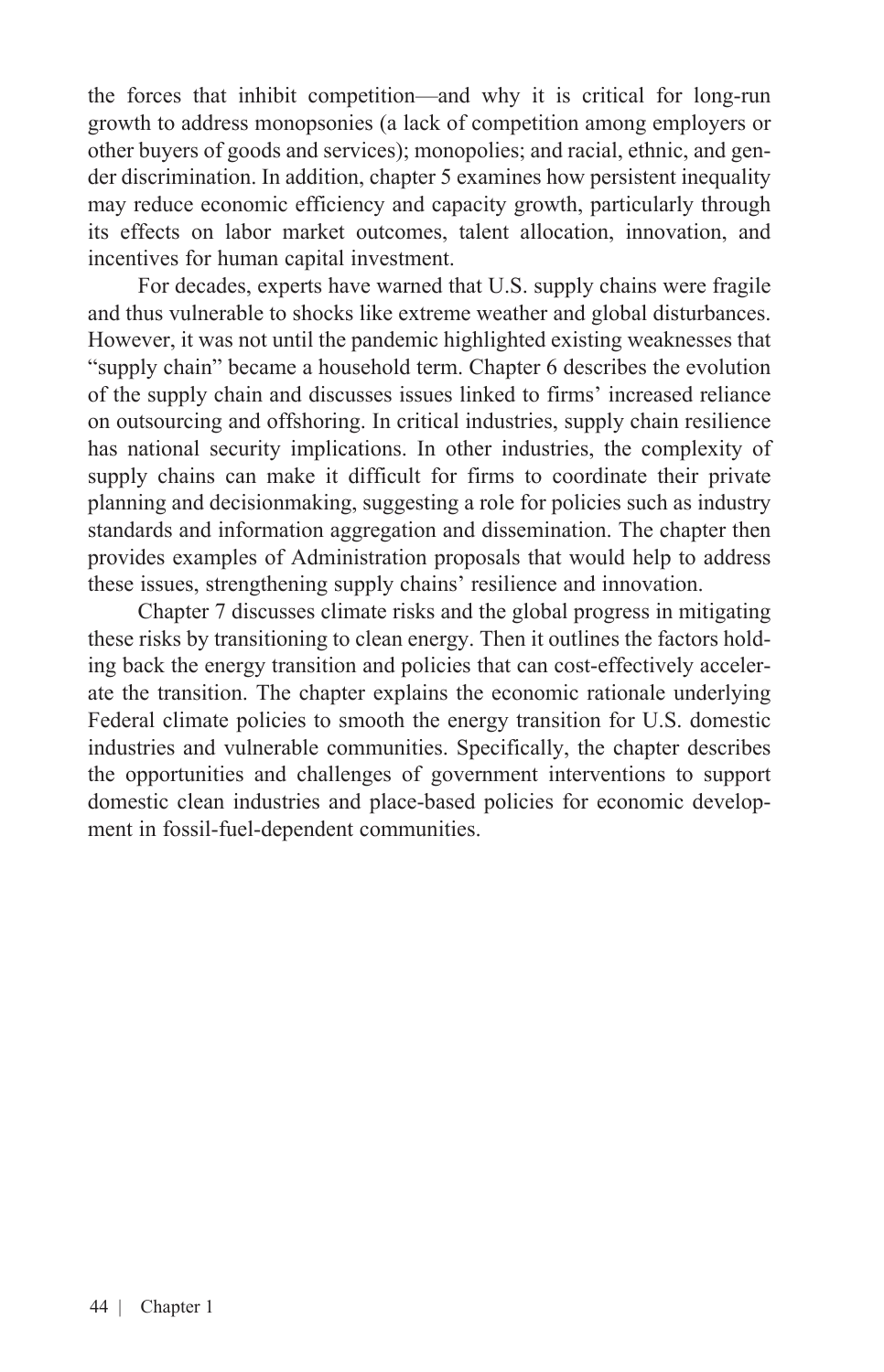## \*\*\*\*\*\*

# **References**

## **Chapter 1**

- Almond, D., J. Currie, and V. Duque. 2018. "Childhood Circumstances and Adult Outcomes: Act II." *Journal of Economic Literature* 56, no. 4: 1360–1446.
- Alternative Fuels Data Center. No date. "Electric Vehicle Supply Equipment (EVSE) Ports by State." U.S. Department of Energy. [https://afdc.energy.gov/data/.](https://afdc.energy.gov/data/)
- Autor, D., D. Cho, L. Crane, M. Goldar, B. Lutz, J. Montes, W. Peterman, D. Ratner, D. Vallenas, and A. Yildirmaz. 2022. *The \$800 Billion Paycheck Protection Program: Where Did the Money Go and Why Did it Go There?* NBER Working Paper 29669. Cambridge, MA: National Bureau of Economic Research.
- Auxier, B., and M. Anderson. 2020. "As Schools Close Due to the Coronavirus, Some U.S. Students Face a Digital 'Homework Gap.'" Pew Research Center. [https://](https://www.pewresearch.org/fact-tank/2020/03/16/as-schools-close-due-to-the-coronavirus-some-u-s-students-face-a-digital-homework-gap/) [www.pewresearch.org/fact-tank/2020/03/16/](https://www.pewresearch.org/fact-tank/2020/03/16/as-schools-close-due-to-the-coronavirus-some-u-s-students-face-a-digital-homework-gap/) [as-schools-close-due-to-the-coronavirus-some-u-s-students-face-a-digital](https://www.pewresearch.org/fact-tank/2020/03/16/as-schools-close-due-to-the-coronavirus-some-u-s-students-face-a-digital-homework-gap/)[homework-gap/.](https://www.pewresearch.org/fact-tank/2020/03/16/as-schools-close-due-to-the-coronavirus-some-u-s-students-face-a-digital-homework-gap/)
- Azar, J., I. Marinescu, M. Steinbaum, and B. Taska. 2019. *Concentration in U.S. Labor Markets: Evidence from Online Vacancy Data.* NBER Working Paper 24395. Cambridge, MA: National Bureau of Economic Research.
- Baker, D., and J. Bernstein. 2013. *Getting Back to Full Employment: A Better Bargain for Working People*. Washington: Center for Economic and Policy Research.
- Banerjee, A., E. Gould, and M. Sawo. 2021. "Setting Higher Wages for Child Care and Home Health Care Workers Is Long Overdue." Economic Policy Institute. [https://www.epi.org/publication/](https://www.epi.org/publication/higher-wages-for-child-care-and-home-health-care-workers/) [higher-wages-for-child-care-and-home-health-care-workers/](https://www.epi.org/publication/higher-wages-for-child-care-and-home-health-care-workers/).
- Barbanchon, T., R. Rathelot, and A. Roulet. 2021. "Gender Differences in Job Search: Trading Off Commute against Wage." *Quarterly Journal of Economics* 136, no. 1: 381–426.
- Bailey, M., H. Hoynes, M. Rossin-Slater, and R. Walker. *Is the Social Safety Net a Long-Term Investment? Large-Scale Evidence from the Food Stamps Program*. NBER Working Paper 26942. Cambridge, MA: National Bureau of Economic Research.
- Bauer, L. 2021. "A Healthy Reform to the Supplemental Nutrition Assistance Program: Updating the Thrifty Food Plan." Brookings Institution.
- Bernstein, J., and E. Tedeschi. 2021. "President Biden's Infrastructure and Build Back Better Plans: An Antidote for Inflationary Pressure." White House Council of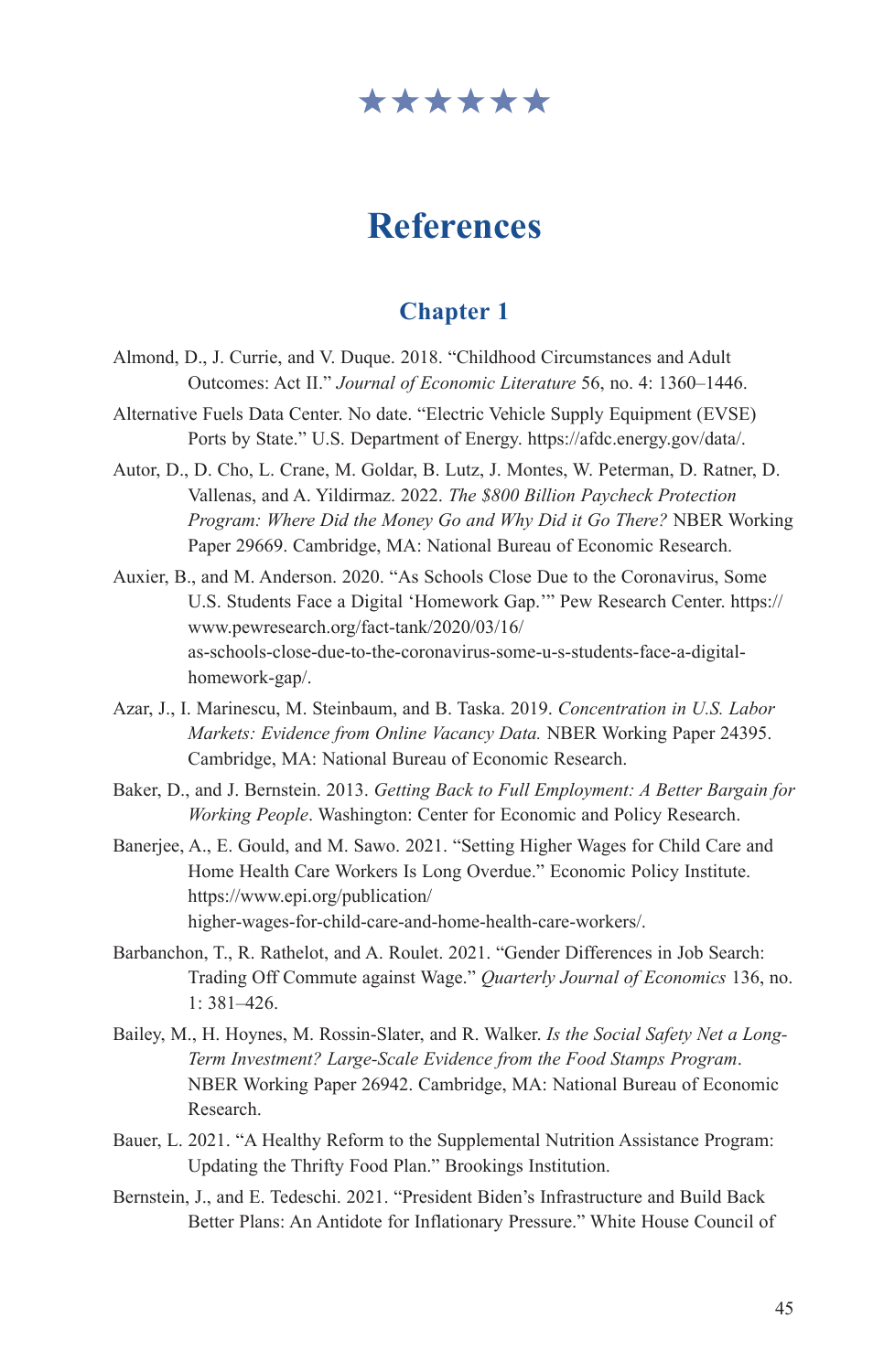Economic Advisers, blog. [https://www.whitehouse.gov/cea/written](https://www.whitehouse.gov/cea/written-materials/2021/08/23/president-bidens-infrastructure-and-build-back-better-plans-an-antidote-for-inflationary-pressure/)[materials/2021/08/23/](https://www.whitehouse.gov/cea/written-materials/2021/08/23/president-bidens-infrastructure-and-build-back-better-plans-an-antidote-for-inflationary-pressure/) [president-bidens-infrastructure-and-build-back-better-plans-an-antidote-for](https://www.whitehouse.gov/cea/written-materials/2021/08/23/president-bidens-infrastructure-and-build-back-better-plans-an-antidote-for-inflationary-pressure/)[inflationary-pressure/](https://www.whitehouse.gov/cea/written-materials/2021/08/23/president-bidens-infrastructure-and-build-back-better-plans-an-antidote-for-inflationary-pressure/).

- Bivens, J., and A. Banerjee. 2021. "How to Boost Unemployment Insurance as a Macroeconomic Stabilizer: Lessons from the 2020 Pandemic Programs." Economic Policy Institute.
- Bivens, J., M. Boteach, R. Deutsch, F. Diez, R. Dixon, B. Galle, A. Gould-Werth, N. Marquez, L. Roberts, H. Shierholz, W. Spriggs, and A. Stettner. 2021. "Reforming Unemployment Insurance." Economic Policy Institute.
- Blau, F., and L. Kahn. 2017. "The Gender Wage Gap: Extent, Trends, and Explanations." *Journal of Economic Literature* 55, no. 3: 789–865.
- Boushey, H. 2016. *Finding Time: The Economics of Work-Life Conflict*. Cambridge, MA: Harvard University Press.
- Boushey, H., L. Barrow, and K. Rinz. 2021. "Supporting Labor Supply in the American Jobs Plan and the American Families Plan." White House, blog. [https://www.](https://www.whitehouse.gov/cea/written-materials/2021/05/28/supporting-labor-supply-in-the-american-jobs-plan-and-the-american-families-plan/) [whitehouse.gov/cea/written-materials/2021/05/28/](https://www.whitehouse.gov/cea/written-materials/2021/05/28/supporting-labor-supply-in-the-american-jobs-plan-and-the-american-families-plan/) [supporting-labor-supply-in-the-american-jobs-plan-and-the-american-families](https://www.whitehouse.gov/cea/written-materials/2021/05/28/supporting-labor-supply-in-the-american-jobs-plan-and-the-american-families-plan/)[plan/.](https://www.whitehouse.gov/cea/written-materials/2021/05/28/supporting-labor-supply-in-the-american-jobs-plan-and-the-american-families-plan/)
- Card, D. 1999. "The Causal Effect of Education on Earnings." In *Handbook of Labor Economics*, vol. 3, 1801–63, edited by O. Ashenelter and D. Card. Amsterdam: Elsevier Science. [https://davidcard.berkeley.edu/papers/causal\\_educ\\_earnings.](https://davidcard.berkeley.edu/papers/causal_educ_earnings.pdf) [pdf.](https://davidcard.berkeley.edu/papers/causal_educ_earnings.pdf)
- Card, D., and A. Krueger. 1992. "School Quality and Black-White Relative Earnings: A Direct Assessment." *Quarterly Journal of Economics* 107, no. 1: 151–200.
- Cascio, E. 2017. "Public Investments in Child Care." Hamilton Project.
- ———. 2021. *Early Childhood Education in the United States: What, When, Where, Who, How, and Why*. NBER Working Paper 28722. Cambridge, MA: National Bureau of Economic Research.
- Case, A., and A. Deaton. 2020. *Deaths of Despair and the Future of Capitalism.*  Princeton, NJ: Princeton University Press.
- Chen, A., E. Oster, and H. Williams. 2016. "Why Is Infant Mortality Higher in the United States Than in Europe?" *American Economic Journal: Economic Policy* 8, no. 2: 89–124.
- Clarida, R., B. Duygan-Bump, and C. Scotti. 2021. *The COVID-19 Crisis and the Federal Reserve's Policy Response.* Finance and Economics Discussion Series 2021-035. Washington: Board of Governors of the Federal Reserve System.
- Clark, X., D. Dollar, and A. Micco. 2004. "Port Efficiency, Maritime Transport Costs, and Bilateral Trade." *Journal of Development Economics* 75, no. 2: 417–50.
- Congressional Budget Office. 2021. "The Distribution of Household Income, 2018." [https://www.cbo.gov/system/files/2021-08/57061-Distribution-Household-](https://www.cbo.gov/system/files/2021-08/57061-Distribution-Household-Income.pdf)[Income.pdf](https://www.cbo.gov/system/files/2021-08/57061-Distribution-Household-Income.pdf).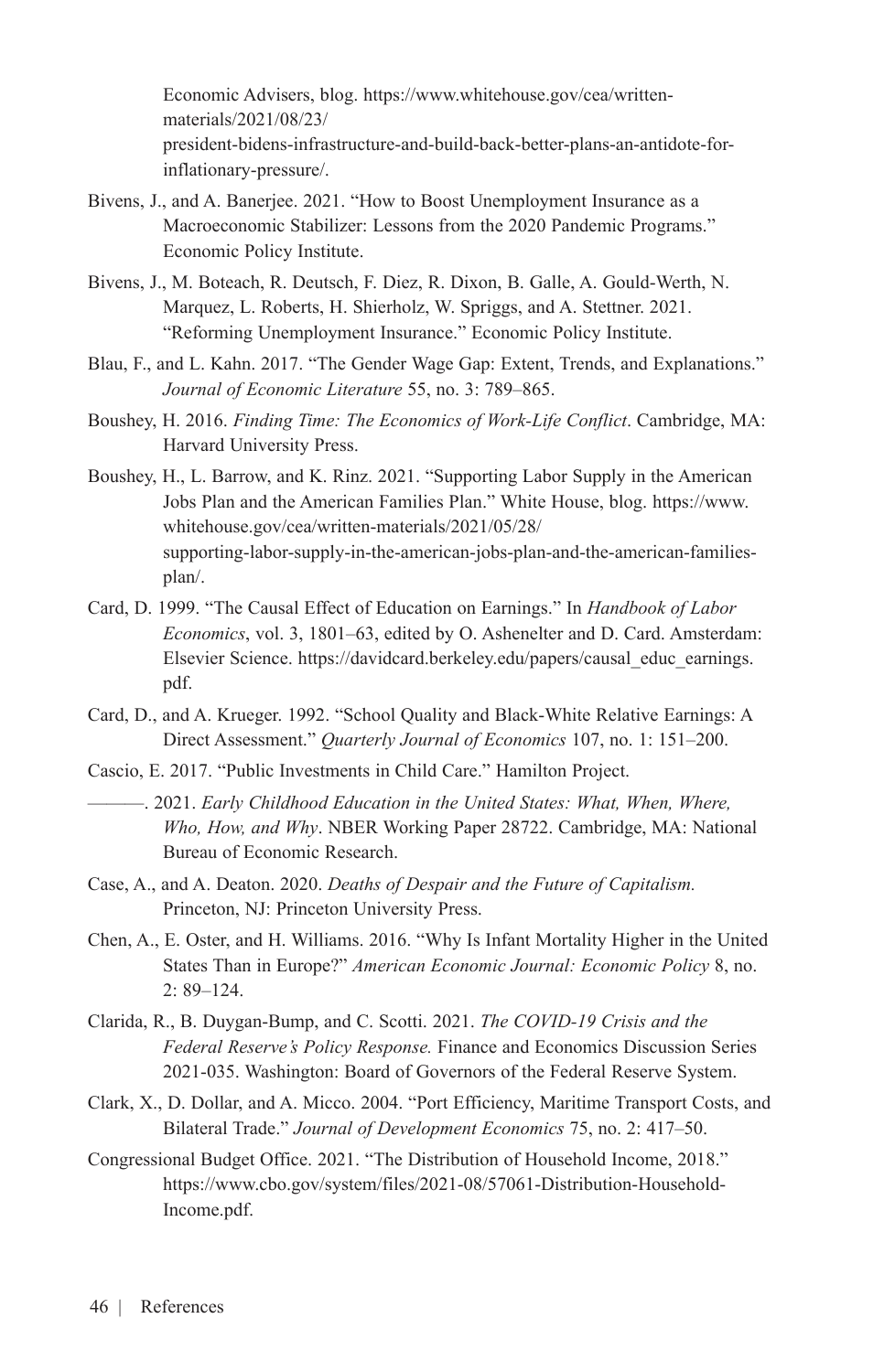- Cortes, P., and J. Pan. 2018. "Occupation and Gender." In *The Oxford Handbook of Women and the Economy*, edited by S. Averett, L. Argys, and S. Hoffman. Oxford: Oxford University Press.
- Council of Economic Advisers and Office of Management and Budget. 2021. "The Cost of Living in America: Helping Families Move Ahead." [https://www.whitehouse.](https://www.whitehouse.gov/wp-content/uploads/2021/08/Costs-Brief.pdf) [gov/wp-content/uploads/2021/08/Costs-Brief.pdf](https://www.whitehouse.gov/wp-content/uploads/2021/08/Costs-Brief.pdf).
- Declercq, E., and L. Zephyrin. 2020. "Maternal Mortality in the United States: A Primer." Commonwealth Fund*.* [www.commonwealthfund.org/publications/issue-brief](http://www.commonwealthfund.org/publications/issue-brief-report/2020/dec/maternal-mortality-united-states-primer)[report/2020/dec/maternal-mortality-united-states-primer.](http://www.commonwealthfund.org/publications/issue-brief-report/2020/dec/maternal-mortality-united-states-primer)
- DeLong, J., and L. Summers. 2012. "Fiscal Policy in a Depressed Economy." *Brookings Papers on Economic Activity*, Spring, 233–97.
- Derenoncourt, E., and C. Montialoux. 2021. "Minimum Wages and Racial Inequality." *Quarterly Journal of Economics* 136, no. 1: 169–228.
- Donaldson, D., and R. Hornbeck. 2016. "Railroads and American Economic Growth: A 'Market Access' Approach." *Quarterly Journal of Economics* 131, no. 2: 799–858.
- Donohue, J., and J. Heckman. 1991. "Continuous versus Episodic Change: The Impact of Civil Rights Policy on the Economic Status of Blacks." *Journal of Economic Literature* 29, no. 4: 1603–43.
- Dupraz, S., E. Nakamura, and J. Steinsson. 2021. *A Plucking Model of Business Cycles*. NBER Working Paper 26351. Cambridge, MA: National Bureau of Economic Research.
- Economic Research Service. 2022. "National School Lunch Program." U.S. Department of Agriculture.
- Farber, H., D. Herbst, S. Naidu, and I. Kuziemko. 2021. "Unions and Inequality Over the Twentieth Century: New Evidence from Survey Data." *Quarterly Journal of Economics* 136, no. 3: 1325–85.
- FCC (Federal Communications Commission). 2018. "International Broadband Data Report." [https://www.fcc.gov/reports-research/reports/international-broadband](https://www.fcc.gov/reports-research/reports/international-broadband-data-reports/international-broadband-data-report-4)[data-reports/international-broadband-data-report-4.](https://www.fcc.gov/reports-research/reports/international-broadband-data-reports/international-broadband-data-report-4)
- Federal Emergency Management Agency. 2021. "FEMA COVID-19 Response Update." [https://www.fema.gov/disaster/coronavirus.](https://www.fema.gov/disaster/coronavirus)
- Federal Reserve. 2021. "DFA: Distributional Financial Accounts." [https://www.](https://www.federalreserve.gov/releases/z1/dataviz/dfa/distribute/chart/) [federalreserve.gov/releases/z1/dataviz/dfa/distribute/chart/.](https://www.federalreserve.gov/releases/z1/dataviz/dfa/distribute/chart/)
- Fox, L., and K. Burns. 2021. "The Supplemental Poverty Measure: 2020." U.S. Census Bureau.
- Frank R., L. Dach, and N. Lurie. 2021. "It Was the Government That Produced COVID-19 Vaccine Success." Health Affairs.
- Friedman, M., J. Conrad, H. Lary, and G. Moore. 1964. "Reports on Selected Bureau Programs." In *The National Bureau Enters Its Forty-Fifth Year*. Cambridge, MA: National Bureau of Economic Research.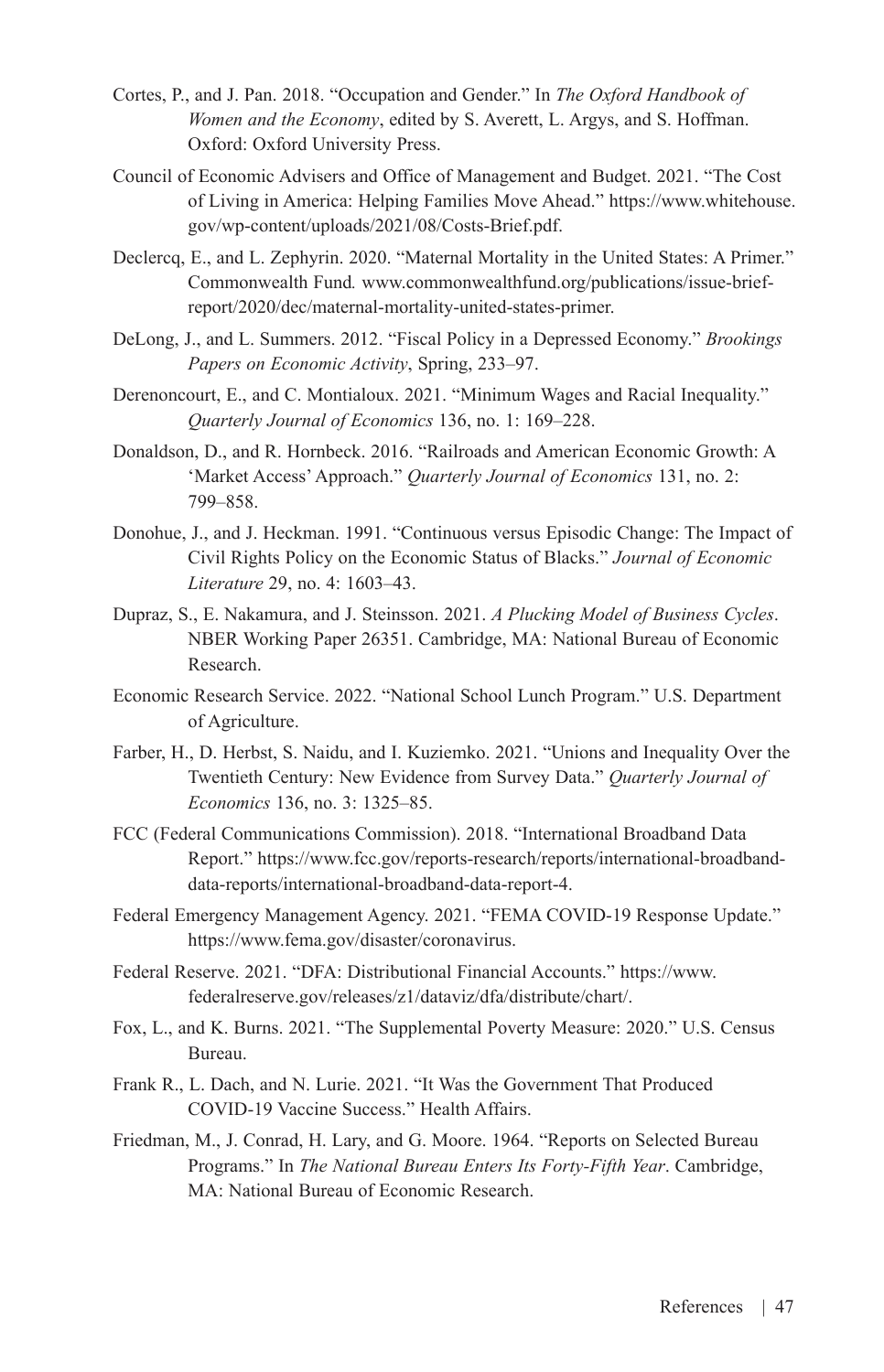- Furman, J. 2016. "Inequality: Facts, Explanations, and Policies." [https://](https://obamawhitehouse.archives.gov/sites/default/files/page/files/20161017_furman_ccny_inequality_cea.pdf) [obamawhitehouse.archives.gov/sites/default/files/page/files/20161017\\_furman\\_](https://obamawhitehouse.archives.gov/sites/default/files/page/files/20161017_furman_ccny_inequality_cea.pdf) ccny inequality cea.pdf.
- Galvani, A., S. Moghadas, and E. Schneider. 2021. "Deaths and Hospitalizations Averted by Rapid U.S. Vaccination Rollout." Commonwealth Fund.
- Goldin, C. 2014. "A Grand Gender Convergence: Its Last Chapter." *American Economic Review* 104, no. 4: 1091–1119.

———. 2021. Career & Family: Women's Century-Long Journey Toward Equity. Princeton, NJ: Princeton University Press.

- Gould, E., and J. Kandra. 2021. "Wages Grew in 2020 Because the Bottom Fell Out of the Low-Wage Labor Market: The State of Working America 2020 Wages Report." Economic Policy Institute.
- Grullon, G., Y. Larkin, and R. Michaely. 2019. "Are U.S. Industries Becoming More Concentrated?" *Review of Finance* 23, no. 4: 697–743.
- Harris, J. 2021. *The Repeated Setbacks of HIV Vaccine Development Laid the Groundwork for SARS-CoV-2 Vaccines*. NBER Working Paper 28587. Cambridge, MA: National Bureau of Economic Research.
- Helper, S., and E. Soltas. 2021. "Why the Pandemic Has Disrupted Supply Chains." White House Council of Economic Advisers, blog. [https://www.whitehouse.](https://www.whitehouse.gov/cea/written-materials/2021/06/17/why-the-pandemic-has-disrupted-supply-chains/) [gov/cea/written-materials/2021/06/17/](https://www.whitehouse.gov/cea/written-materials/2021/06/17/why-the-pandemic-has-disrupted-supply-chains/) [why-the-pandemic-has-disrupted-supply-chains/](https://www.whitehouse.gov/cea/written-materials/2021/06/17/why-the-pandemic-has-disrupted-supply-chains/).
- Hendren, N., and B. Sprung-Keyser. 2020. "A Unified Welfare Analysis of Government Policies." *Quarterly Journal of Economics* 135, no. 3: 1209–1318.
- Hornbeck, R., and M. Rotemberg. 2021. "Growth Off the Rails: Aggregate Productivity Growth in Distorted Economies." Working paper. [https://voices.uchicago.edu/](https://voices.uchicago.edu/richardhornbeck/files/2021/12/Railroads_HR_Dec2021.pdf) [richardhornbeck/files/2021/12/Railroads\\_HR\\_Dec2021.pdf](https://voices.uchicago.edu/richardhornbeck/files/2021/12/Railroads_HR_Dec2021.pdf).
- Hsieh, C., E. Hurst, C. Jones, and P. Klenow. 2019. "The Allocation of Talent and U.S. Economic Growth." *Econometrica* 87, no. 5: 1439–74.
- Hummels, D., and G. Schaur. 2013. "Time as a Trade Barrier." *American Economic Review* 103, no. 7: 2935–59.
- Kates, J. 2021. "What's in the American Rescue Plan for COVID-19 Vaccine and Other Public Health Efforts?" Kaiser Family Foundation.
- Kekre, R. 2021. *Unemployment Insurance in Macroeconomic Stabilization*. NBER Working Paper 29505. Cambridge, MA: National Bureau of Economic Research.
- Kleven, H. 2021. "Lecture 1: The Child Penalty." Zeuthen Lectures.
- Krueger, A. 2017. "Where Have All the Workers Gone? An Inquiry into the Decline of the U.S. Labor Force Participation Rate." *Brookings Papers on Economic Activity*, Fall, 1–87.
- Li, S., L. Tong, J. Xing, and Y. Zhou. 2017. "The Market for Electric Vehicles: Indirect Network Effects and Policy Design." *Journal of the Association of Environmental and Resource Economists* 4, no. 1: 89–133.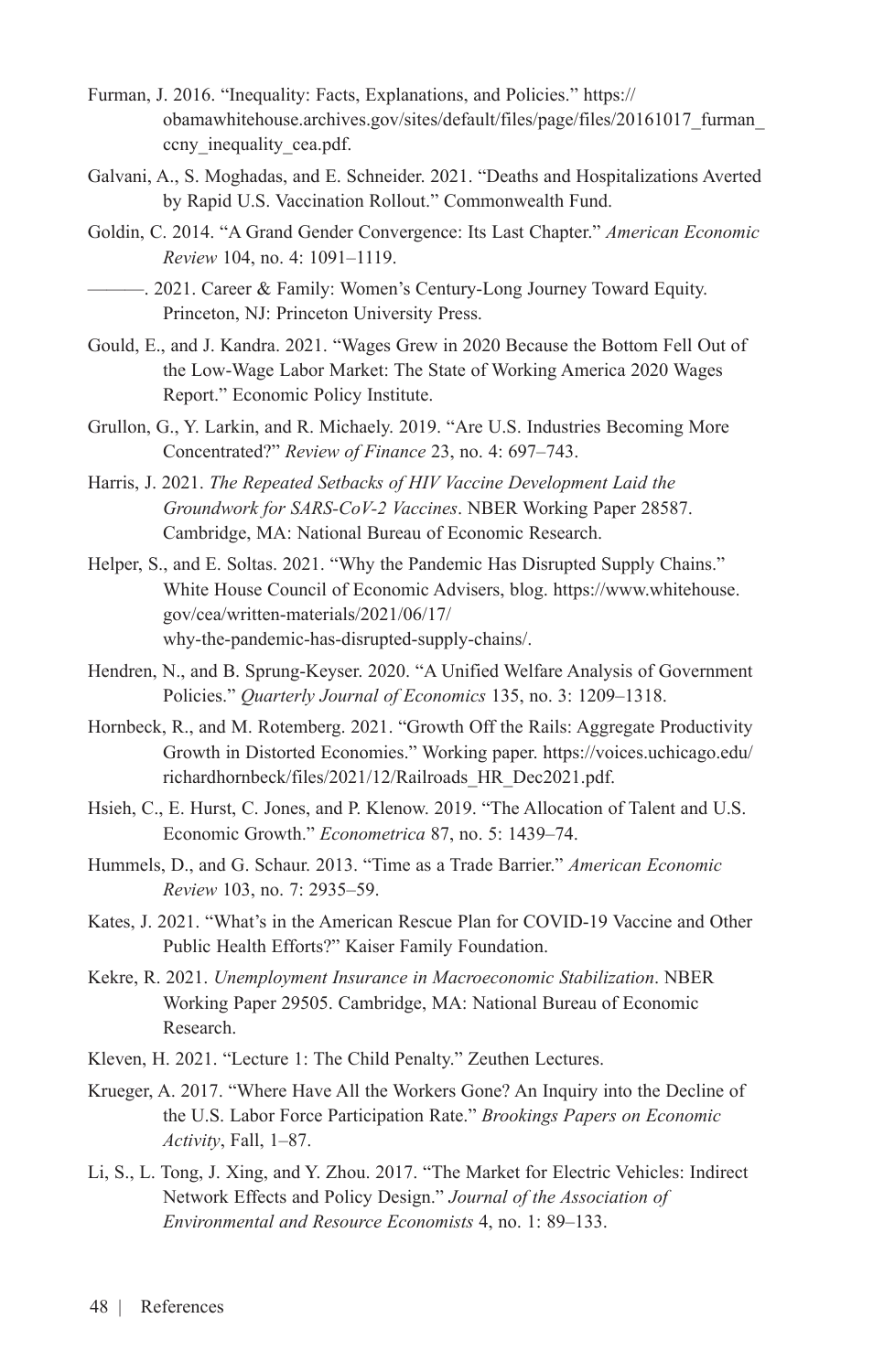- McKay, A., and R. Reis. 2016. "The Role of Automatic Stabilizers in the U.S. Business Cycle." *Econometrica* 84, no. 1: 141–94.
- Mocan, N. 2007. "Can Consumers Detect Lemons? An Empirical Analysis of Information Asymmetry in the Market for Child Care." *Journal of Population Economics* 20, no. 4: 743–80.
- Morgan, D., S. Peristiani, and V. Savino. 2014. "The Information Value of the Stress Test." *Journal of Money, Credit and Banking* 46, no. 7: 1479–1500.
- National Center for Education Statistics. 2021. "Enrollment Rates of Young Children." U.S. Department of Education.
- National Centers for Environmental Information. 2022. "Billion-Dollar Weather and Climate Disasters: Time Series." National Oceanic and Atmospheric Administration.
- OECD (Organization for Economic Cooperation and Development). 2021. "Life Expectancy at Birth." [https://data.oecd.org/healthstat/life-expectancy-at-birth.](https://data.oecd.org/healthstat/life-expectancy-at-birth.htm) [htm](https://data.oecd.org/healthstat/life-expectancy-at-birth.htm).
- Oreopoulos, P., and K. Salvanes. 2011. "Priceless: The Nonpecuniary Benefits of Schooling." *Journal of Economic Perspectives* 25, no. 1: 15984.
- Perla, J., C. Tonetti, and M. Waugh. 2021. "Equilibrium Technology Diffusion, Trade, and Growth." *American Economic Review* 111, no. 1: 73–128.
- Ramondo, N., A. Rodríguez-Clare, and M. Saborío-Rodríguez. "Trade, Domestic Frictions, and Scale Effects." *American Economic Review* 106, no. 10: 3159–84.
- Romer, C., and D. Romer. 2021. A Social Insurance Perspective on Pandemic Fiscal Policy: Implications for Unemployment Insurance and Hazard Pay. NBER Working Paper 29419. Cambridge, MA: National Bureau of Economic Research.
- Romer, D. 2019. *Advanced Macroeconomics*. New York: McGraw Hill.
- Rothstein, R. 2017. *The Color of Law*. New York: W. W. Norton.
- Rouse, C., and B. Restrepo. 2021. "Federal Income Support Helps Boost Food Security Rates." White House Council of Economic Advisers, blog. [https://www.](https://www.whitehouse.gov/cea/written-materials/2021/07/01/federal-income-support-helps-boost-food-security-rates/) [whitehouse.gov/cea/written-materials/2021/07/01/](https://www.whitehouse.gov/cea/written-materials/2021/07/01/federal-income-support-helps-boost-food-security-rates/) [federal-income-support-helps-boost-food-security-rates/](https://www.whitehouse.gov/cea/written-materials/2021/07/01/federal-income-support-helps-boost-food-security-rates/).
- Schwab, K., ed. 2019. *The Global Competitiveness Report*. Geneva: World Economic Forum. [https://www3.weforum.org/docs/WEF\\_](https://www3.weforum.org/docs/WEF_TheGlobalCompetitivenessReport2019.pdf) [TheGlobalCompetitivenessReport2019.pdf](https://www3.weforum.org/docs/WEF_TheGlobalCompetitivenessReport2019.pdf).
- Shrider, E., M. Kollar, F. Chen, and J. Semega. 2021. "Income and Poverty in the United States: 2020." U.S. Census Bureau.
- Stiglitz, J. 2021. "The Proper Role of Government in the Market Economy: The Case of the Post-COVID Recovery." *Journal of Government and Economics* 1. [https://](https://www.sciencedirect.com/science/article/pii/S2667319321000045) [www.sciencedirect.com/science/article/pii/S2667319321000045](https://www.sciencedirect.com/science/article/pii/S2667319321000045).
- Stone, C., and W. Chen. 2014. "Introduction to Unemployment Insurance." Center on Budget and Policy Priorities.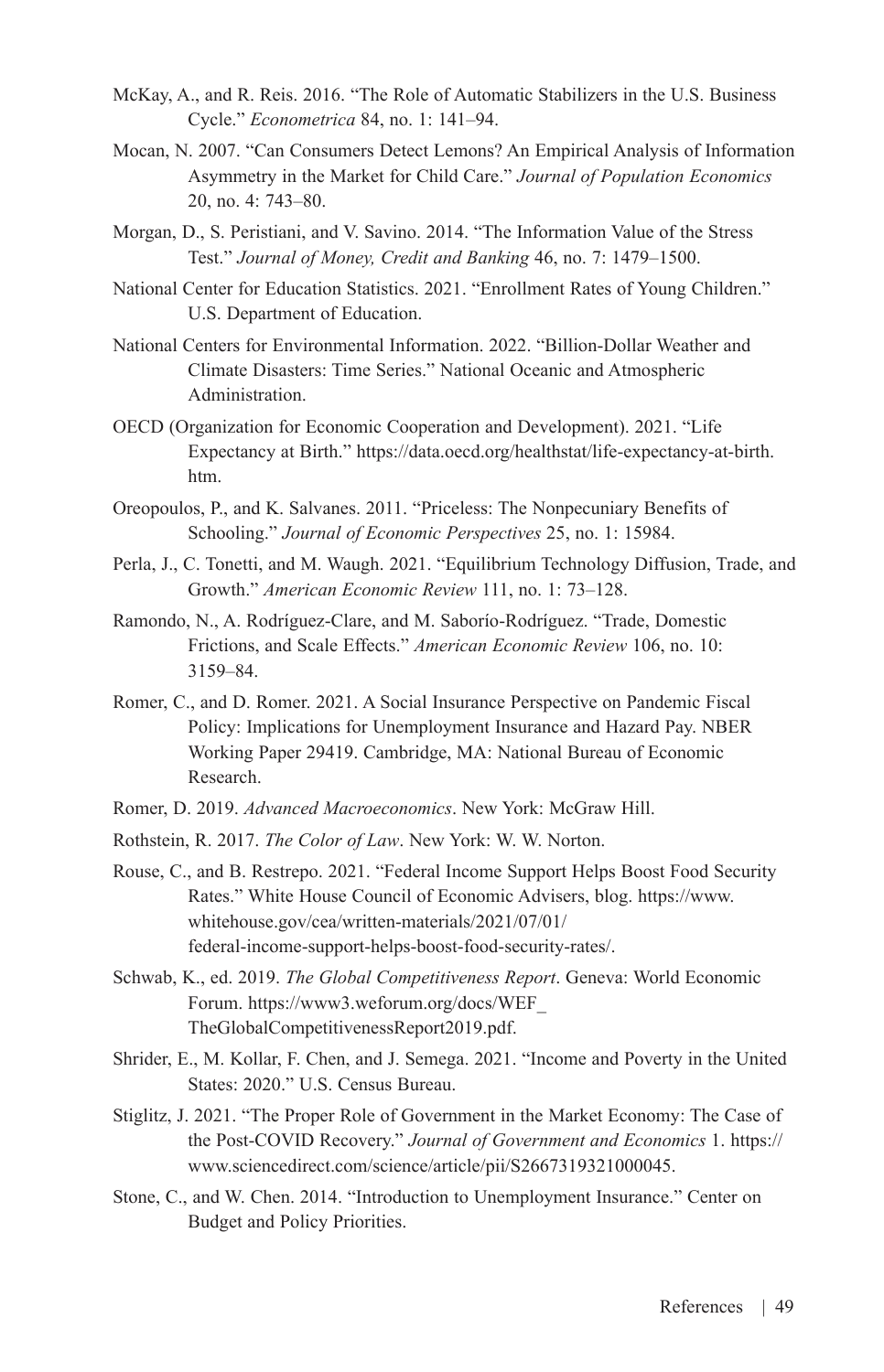- Tüzemen, D. 2021. "Women Without a College Degree, Especially Minority Mothers, Face a Steeper Road to Recovery." Federal Reserve Bank of Kansas City.
- U.S. Census Bureau. 2022. "Small Business Pulse Survey: Tracking Changes During the Coronavirus Pandemic." [https://www.census.gov/data/experimental-data](https://www.census.gov/data/experimental-data-products/small-business-pulse-survey.html)[products/small-business-pulse-survey.html.](https://www.census.gov/data/experimental-data-products/small-business-pulse-survey.html)
- U.S. Department of Health and Human Services. 2021. "Appendix D: Updating Value per Statistical Life (VSL) Estimates for Inflation and Changes in Real Income." Office of the Assistant Secretary for Planning and Evaluation.
- U.S. Department of Labor. 2022. "Benefits: Timeliness and Quality Reports." Employment and Training Administration.
- U.S. Department of Transportation. 2021. "Departmental Guidance on Valuation of a Statistical Life in Economic Analysis." [https://www.transportation.gov/office](https://www.transportation.gov/office-policy/transportation-policy/revised-departmental-guidance-on-valuation-of-a-statistical-life-in-economic-analysis)[policy/transportation-policy/](https://www.transportation.gov/office-policy/transportation-policy/revised-departmental-guidance-on-valuation-of-a-statistical-life-in-economic-analysis) [revised-departmental-guidance-on-valuation-of-a-statistical-life-in-economic](https://www.transportation.gov/office-policy/transportation-policy/revised-departmental-guidance-on-valuation-of-a-statistical-life-in-economic-analysis)[analysis.](https://www.transportation.gov/office-policy/transportation-policy/revised-departmental-guidance-on-valuation-of-a-statistical-life-in-economic-analysis)
- ———. 2022a. "20-Foot Equivalent Units (TEUs) Handled by the Top 10 U.S. Container Ports: Jan 2019 to November 2021." [https://explore.dot.gov/views/](https://explore.dot.gov/views/MonthlyContainerPortTEUs/TEUs?:embed=y&:isGuestRedirectFromVizportal=y) [MonthlyContainerPortTEUs/TEUs?:embed=y&:isGuestRedirectFromVizport](https://explore.dot.gov/views/MonthlyContainerPortTEUs/TEUs?:embed=y&:isGuestRedirectFromVizportal=y) [al=y](https://explore.dot.gov/views/MonthlyContainerPortTEUs/TEUs?:embed=y&:isGuestRedirectFromVizportal=y).
- ———. 2022b. "Transportation Supply Chain Indicators." [https://www.transportation.](https://www.transportation.gov/briefing-room/transportation-supply-chain-indicators) [gov/briefing-room/transportation-supply-chain-indicators.](https://www.transportation.gov/briefing-room/transportation-supply-chain-indicators)
- Viscusi, W. 2018. *Pricing Lives: Guideposts for a Safer Society*. Princeton, NJ: Princeton University Press.
- Vroman, W., and S. Woodbury. 2014. "Financing Unemployment Insurance." *National Tax Journal* 67, no. 1: 253–68.
- *Washington Post*. 2021. "Supply Chain Issues." *Washington Post* Interactive Report.
- Wallace, N., and A. Irwin. 2021. "New EVs with the Longest Driving Range Ranked." Car & Driver, February 15. [https://www.caranddriver.com/shopping-advice/](https://www.caranddriver.com/shopping-advice/g32634624/ev-longest-driving-range/) [g32634624/ev-longest-driving-range/.](https://www.caranddriver.com/shopping-advice/g32634624/ev-longest-driving-range/)
- Weeden, K. 2019. "State of the Union 2019: Occupational Segregation." *Pathways: A Magazine on Poverty, Inequality, and Social Policy*, July. [https://inequality.](https://inequality.stanford.edu/publications/media/details/state-union-2019-occupational-segregation-kim-weeden) [stanford.edu/publications/media/details/](https://inequality.stanford.edu/publications/media/details/state-union-2019-occupational-segregation-kim-weeden) [state-union-2019-occupational-segregation-kim-weeden.](https://inequality.stanford.edu/publications/media/details/state-union-2019-occupational-segregation-kim-weeden)
- West, R., I. Dutta-Gupta, K. Grant, M. Boteach, C. McKenna, and J. Conti. 2016. "Strengthening Unemployment Protections in America." Center for American Progress.
- Wheaton, L., L. Giannarelli, and I. Dehry. 2021. "2021 Poverty Projections." Urban Institute.
- White House. 2016. "The Long-Term Decline in Prime-Age Male Labor Force Participation."

———. 2021. "President Biden's Bipartisan Infrastructure Law." [https://www.](https://www.whitehouse.gov/bipartisan-infrastructure-law/) [whitehouse.gov/bipartisan-infrastructure-law/.](https://www.whitehouse.gov/bipartisan-infrastructure-law/)